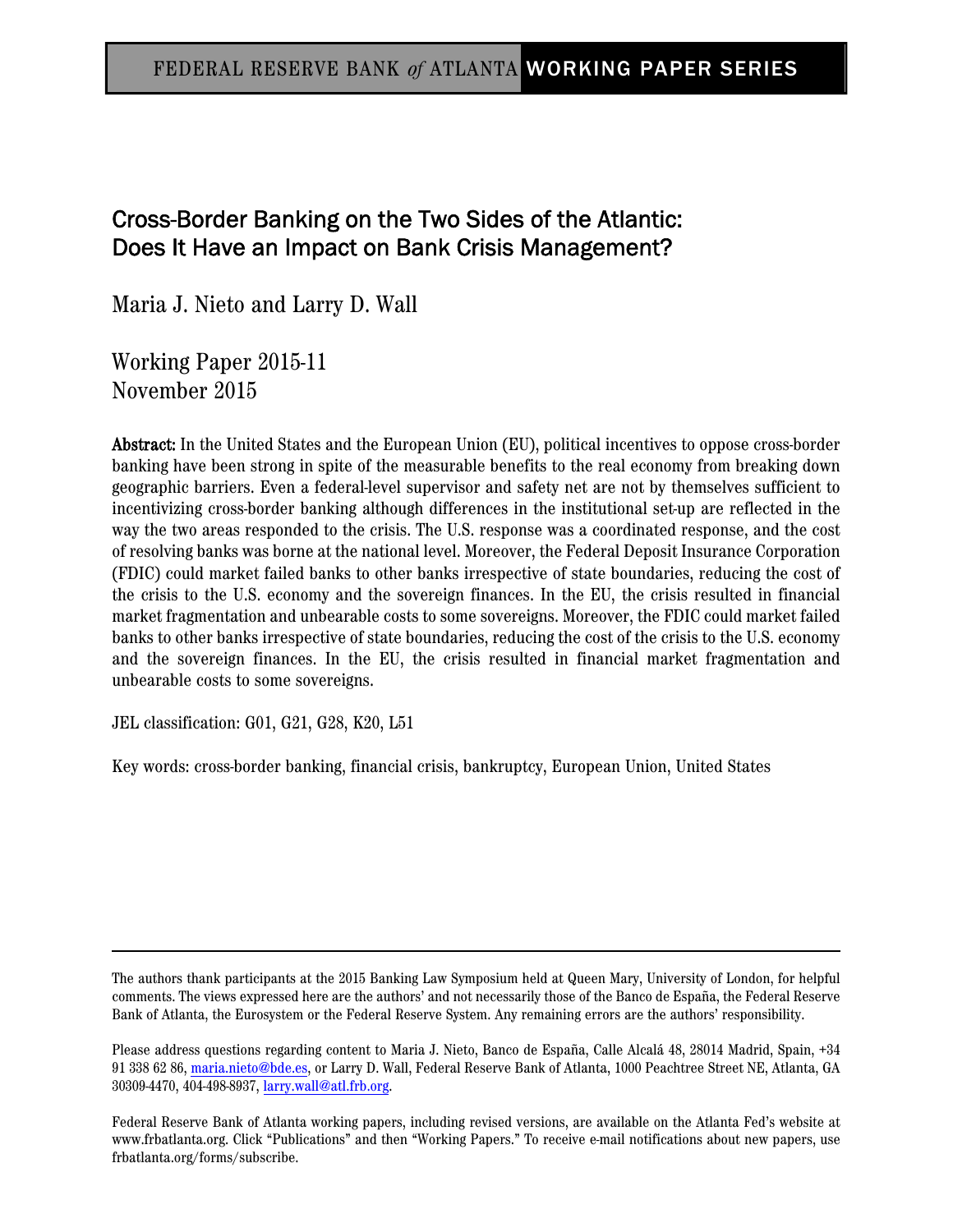# **Cross-border banking on the two sides of the Atlantic: Does it have an impact on bank crisis management?**

### **I. Introduction**

The Great Financial Crisis and its aftermath played out differently in the United States (US) and European Union (EU), especially in the Euro Area. At the start of the crisis that began in 2007, both the US and EU took creative steps to deal with liquidity problems in the banking system but were slower in responding to most banks' solvency issues. However, their approach to solvency issues diverged after the failure of Lehman Brothers Holdings Inc. in September 2008. Why was the response to the crisis so different in the EU compared to the US? One important difference between the two is that the US entered the crisis with a banking system that was largely integrated across state lines, whereas the EU entered the crisis with a banking system largely separated along member state lines. That is, the US had largely eliminated the barriers to interstate banking, a substantial fraction US banking assets were held by interstate banking groups, and all significant commercial banks were subject to federal supervision and were covered by a federal safety net. As a result, the federal authorities could aggressively deal with banks´ losses without having concern about either the economic or political consequences associated with their distribution across the states.

In contrast, the EU entered the crisis with a nationally oriented banking system in which barriers to cross-border banking were both of a political and economic nature. EU banking systems were overwhelmingly dominated by home country banks. Additionally, prudential supervision and bank safety net remained national responsibilities. The reliance on national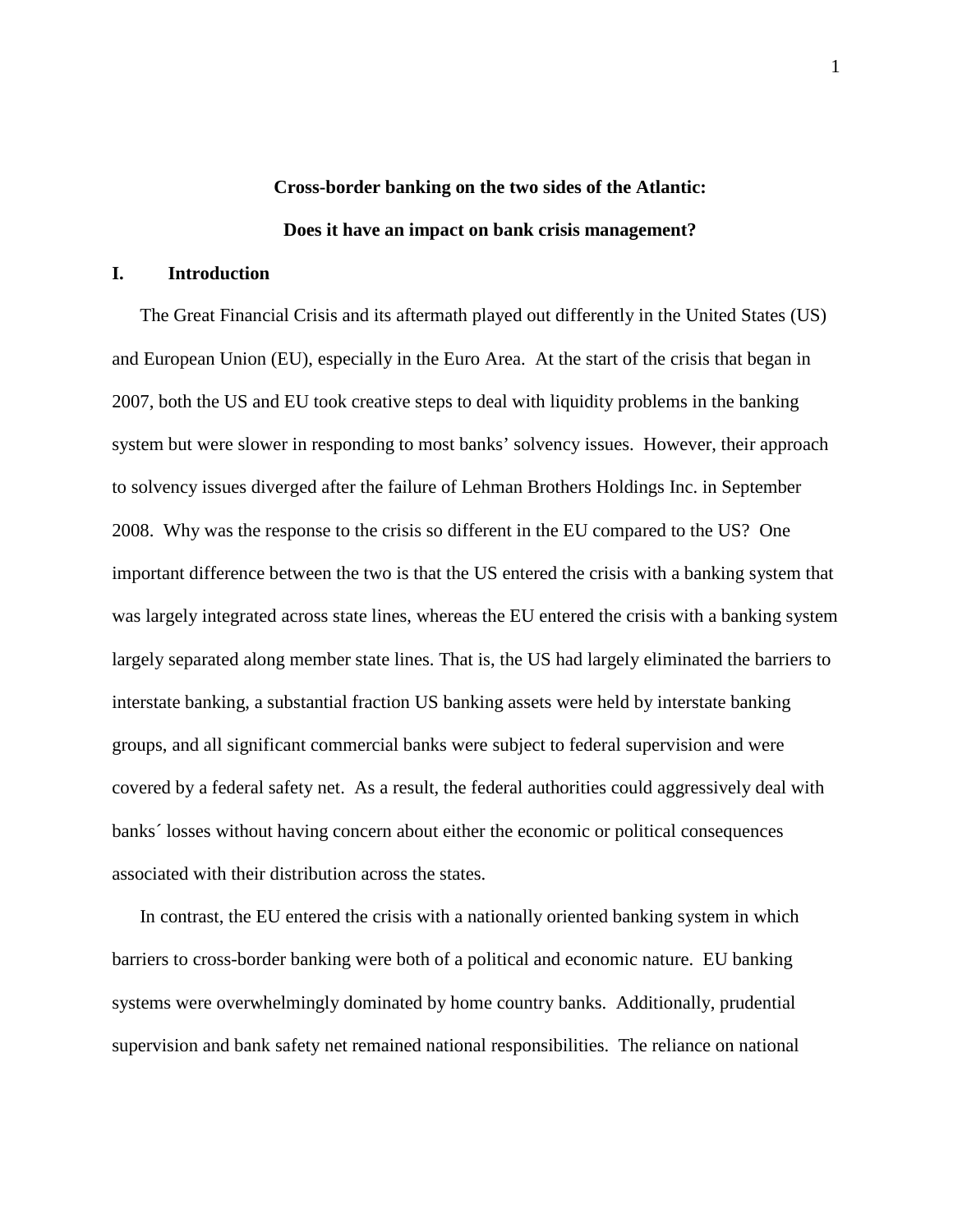governments for deposit insurance created incentives to delay loss recognition and created some fiscal issues in countries where delay was not possible.

This paper analyzes banking integration in the US and EU and how it has impacted the response to the crisis. The next section discusses the progress made in the US and EU prior to the 2007 Great Financial Crisis in developing an integrated banking system. The third section discusses the experience of the US and EU during the crisis. The fourth section evaluates the likely impact of recent policy changes on the future cross-border banking with largest focus being on developments in the EU where institutional changes have been most dramatic. The last section offers some concluding thoughts.

### **II. Before the Great Financial Crisis**

 $\overline{a}$ 

The EU and US were alike in that both had banking systems that were fragmented along state lines at one time. However, the EU and US were different in two fundamental ways that influenced the way in which they integrated their banking systems.

First, the EU started with a goal of creating a single banking market where banking groups could operate widely across state boundaries.<sup>[1](#page-2-0)</sup> The US was not guided by a long-run commitment to any single goal. An important consequence of this difference is that the EU has sought to attain integration as soon as was practically possible considering all of the obstacles whereas the US gradually evolved towards an integrated banking system in response to a variety of developments.. The second difference is that the US could induce banks to voluntarily accept federal supervision by offering an enhanced federal safety net in return. Lacking a central fiscal

<span id="page-2-0"></span> $<sup>1</sup>$  Analysis of cross-border banking in the U.S. and EU both suggest that cross-border banking is associated with</sup> significant economic benefits. Tara Rice and Philip E. Strahan's (2010) conclude that, in the US, small firms in states that were more open to branching paid lower interest rates and were more likely to borrow from banks. Thus the effect of less fragmentation appears to improve credit availability and the cost of capital. In the EU, Bonaccorsi di Patti and Gobbi (2007) show that bank consolidation improves the availability of credit for corporate borrowers.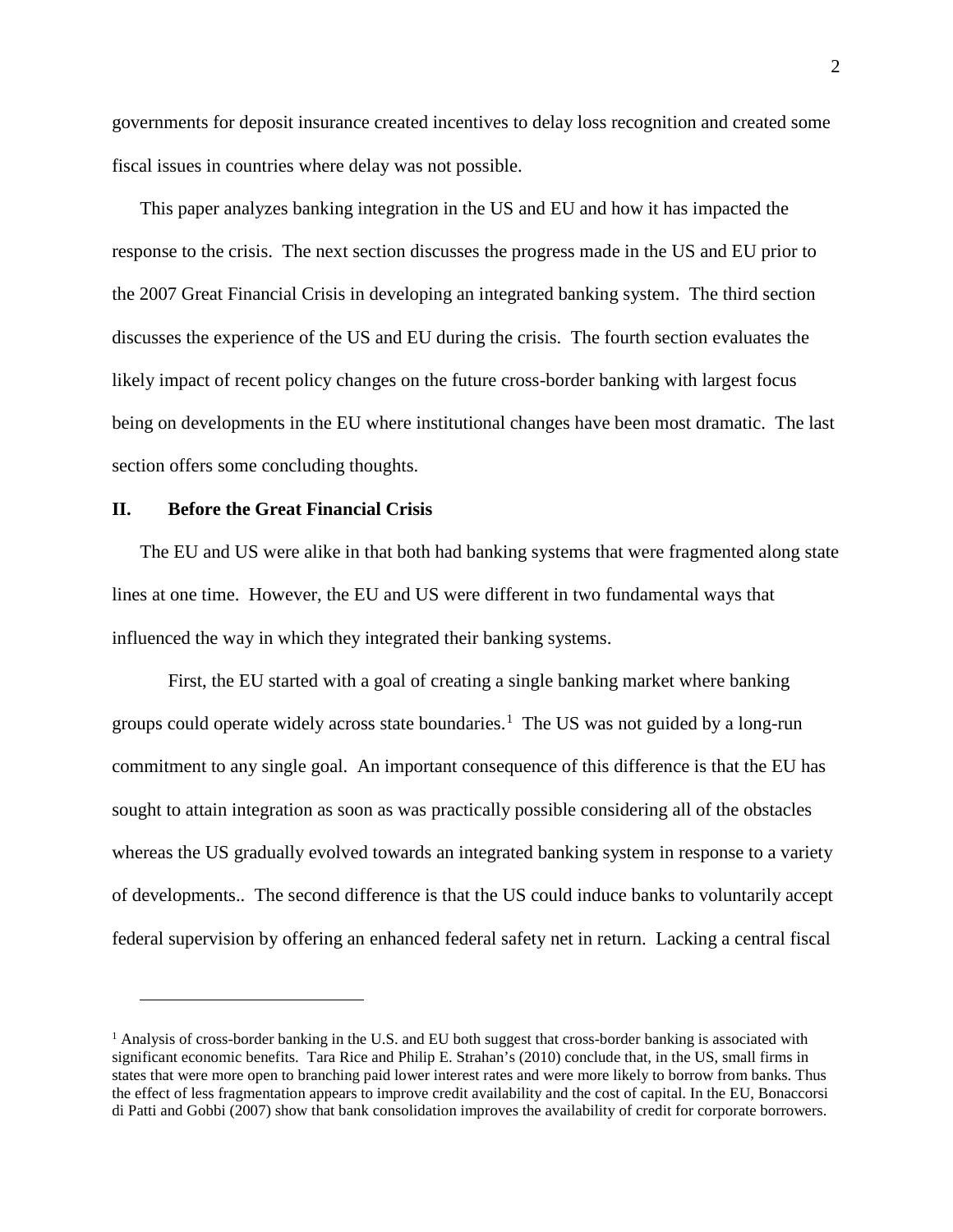authority, the EU instead started the process by trying to support banking integration via deregulation of cross-border branching and harmonization of banking regulation.

### **A. United States**

Direct federal supervision of banks began with the creation of the national banking system in 1863. Next the creation of the Federal Reserve System in 1913 extended federal supervision to those banks that sought access to the Federal Reserve's lender of last resort facilities. The final step was the creation of the Federal Deposit Insurance Corporation (FDIC) in 1933. Some states had operated state level deposit insurance systems but these systems proved unable to cope with the losses in the  $1930s$ <sup>[2](#page-3-0)</sup>. The creation of the FDIC shifted responsibility for losses to the federal government but also brought most small banks under federal supervision.

Despite the integration of the supervisory and safety net systems, the US entered the 1980s with a banking system that was largely fragmented along state lines. However, gradual changes in technology meant those who had most opposed cross-border banking received fewer benefits from continuing restrictions according to Calomiris and Haber (2014). As a result the political climate changed, and the limits on interstate banking were relaxed in almost all states starting in 1985.

Interstate banking movement continued to progress through the late 1980s and early 1990s such that pressure grew for the federal government to further deregulate and rationalize interstate bank operations.<sup>[3](#page-3-1)</sup> The result was the 1994 Riegle-Neal Interstate Banking and Branching Efficiency Act of 1994 (IBBEA), which repealed most of the barriers to nationwide banking. However, IBBEA also included two quantitative limits on banking takeovers, an acquirer could

<span id="page-3-0"></span><sup>2</sup> [United](https://www.fdic.gov/bank/analytical/firstfifty/chapter2.html) States Federal Deposit Insurance Corporation (1984, Chapter 2).

<span id="page-3-1"></span><sup>3</sup> See Savage (1993) for a summary of the state-by-state status of interstate banking and branching laws.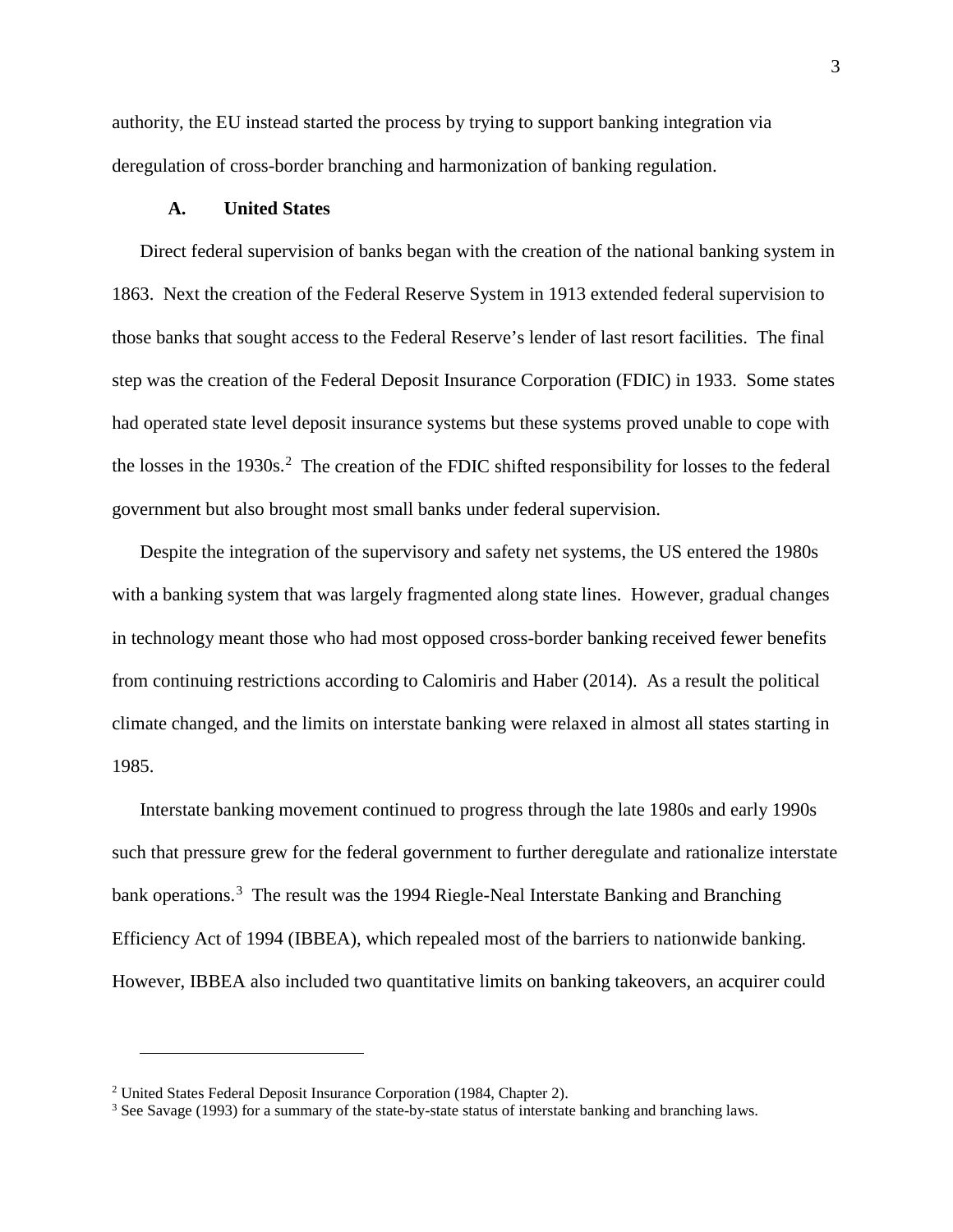not control more than 10 per cent of the nation's total deposits or more than 30 per cent of any state's deposits after an acquisition.

Table 1 shows the number of completed intrastate and interstate mergers by year of announcement over the period from 1995 to 2006. [4](#page-4-0) Although the number of mergers and acquisitions drops from more than 400 per year in the late 1990s, it remains a relatively robust average pace of over 200 per year pace in the 2000s. An average of almost one-third of all transactions was out-of-state transactions in which the home state of the buyer was different from the home state of the seller.<sup>[5](#page-4-1)</sup> Garcia (2009) finds that as of 2006 that cross-border deposits (deposits in office where the headquarters of the bank is located in another state) accounted for 37 per cent of total deposits in the US.

### **B. EU**

 $\overline{a}$ 

Although the EU policy goal has historically been a single market in banking services, integration of the prudential supervision and the safety net at the EU level faced political opposition prior to the crisis. As an alternative, the EU sought to create the conditions that would allow the formation of pan-European banking groups.

### *1. Organic growth in the form of branches*

Efforts to promote an EU internal market in banking services received considerable momentum from the mid- 1980s onwards. A potentially major step towards the creation of a single banking market came with the adoption of the "single passport" (Second Banking Directive, 1977) under which a bank authorized to operate in one EU member state was authorized to open branches subject to home-country supervision and provide services in all other EU member

<span id="page-4-0"></span><sup>4</sup> See Rhoades (2000) for an in-depth analysis of bank mergers in the U.S. from 1980 to 1998.

<span id="page-4-1"></span><sup>&</sup>lt;sup>5</sup> Out-of-state transactions also include cases where the buyer headquartered in a different state is expanding its existing operations the seller's home state.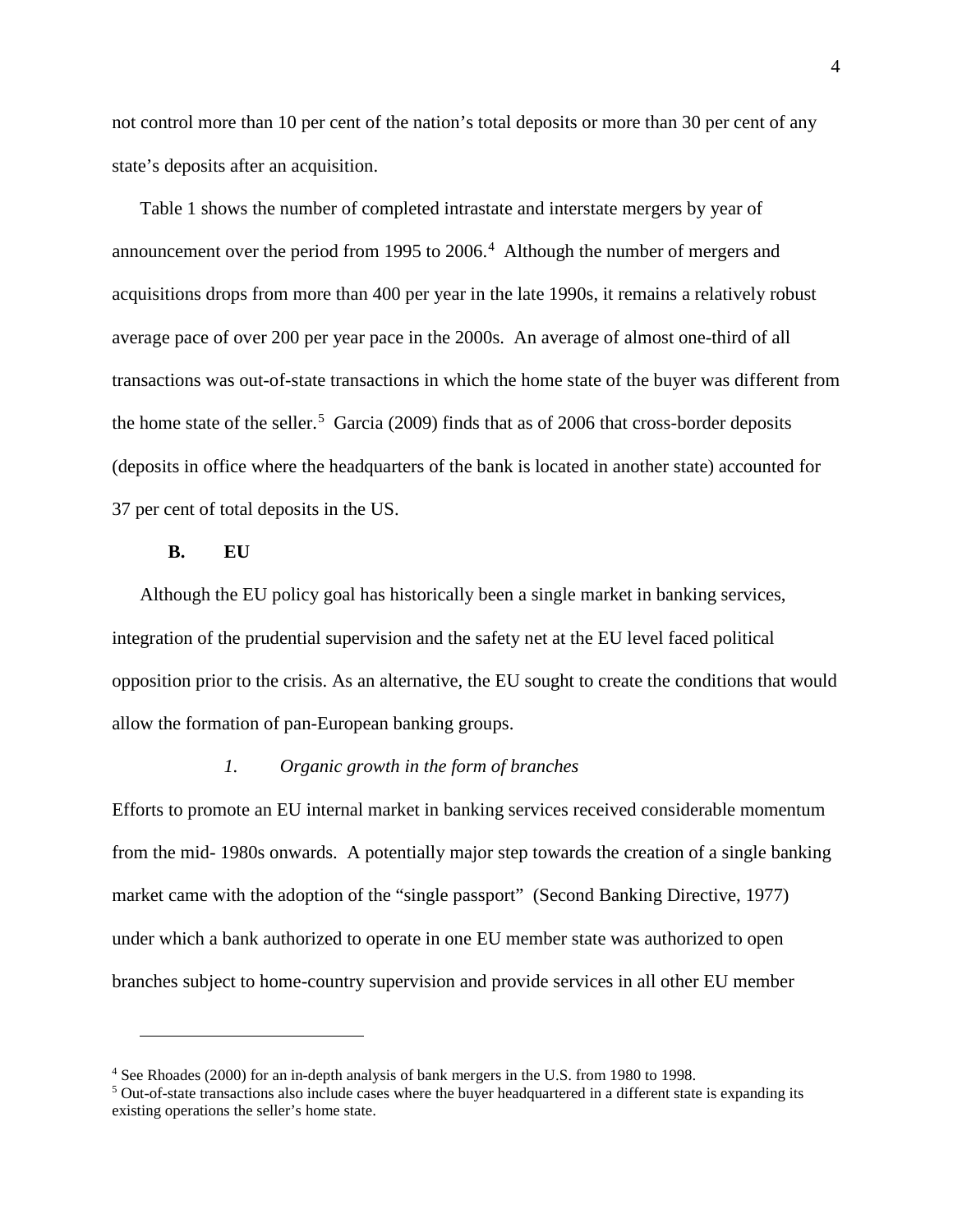states without further authorization. The "single passport" provided an ingenious method of promoting cross-border banking and creating the potential for competition among national supervisors. However, competition along prudential lines was deliberately constrained, by the Second Directive, which fostered a generally more level playing field by calling for the harmonization of important safety and soundness regulations, including capital adequacy.<sup>[6](#page-5-0)</sup>

Despite the potential advantages to banks of opening new cross-border branches, *de novo* branching never achieved sufficient scale to create a single market for financial services. An important part of the problem was that *de novo* branching is a less effective way of entry than the acquisition of an existing bank in that market because banks require knowledge of their local markets that is best obtained from experience in that market. However, entry via acquisition of an existing bank requires the approval of the host country supervisor even if buyer's plan is to operate the acquired bank as a branch of the acquiring bank.

### *2. Organic growth in the form of subsidiaries*

In 1998, the launching of the euro, gave added importance to the creation of a single financial market. In turn, the euro was a tool of financial integration. One year later, the Financial Services Action Plan set the goal of fully integrating the EU banking system by the year 2005. Despite these developments, cross-border M&As were just a fraction of the total (see Graphs 1 and 2 in Walkner and Raes, 2005). Table 2 shows that almost all merger and acquisitions were among domestic banks in the EU in the late 1990s. Cross border merger and acquisitions increased after the inception of the euro in the 2000s. Domestic takeovers were over 3 times as common in the EU after 1999, whereas they were only twice as common in the US.

<span id="page-5-0"></span><sup>6</sup> From the view point of financial stability, the regulatory distinction between significant branches and subsidiaries of international banks has been significantly blurred by the similar treatment of systemic branches and subsidiaries for the purpose of coordination among competent authorities including information sharing over the years in the EU.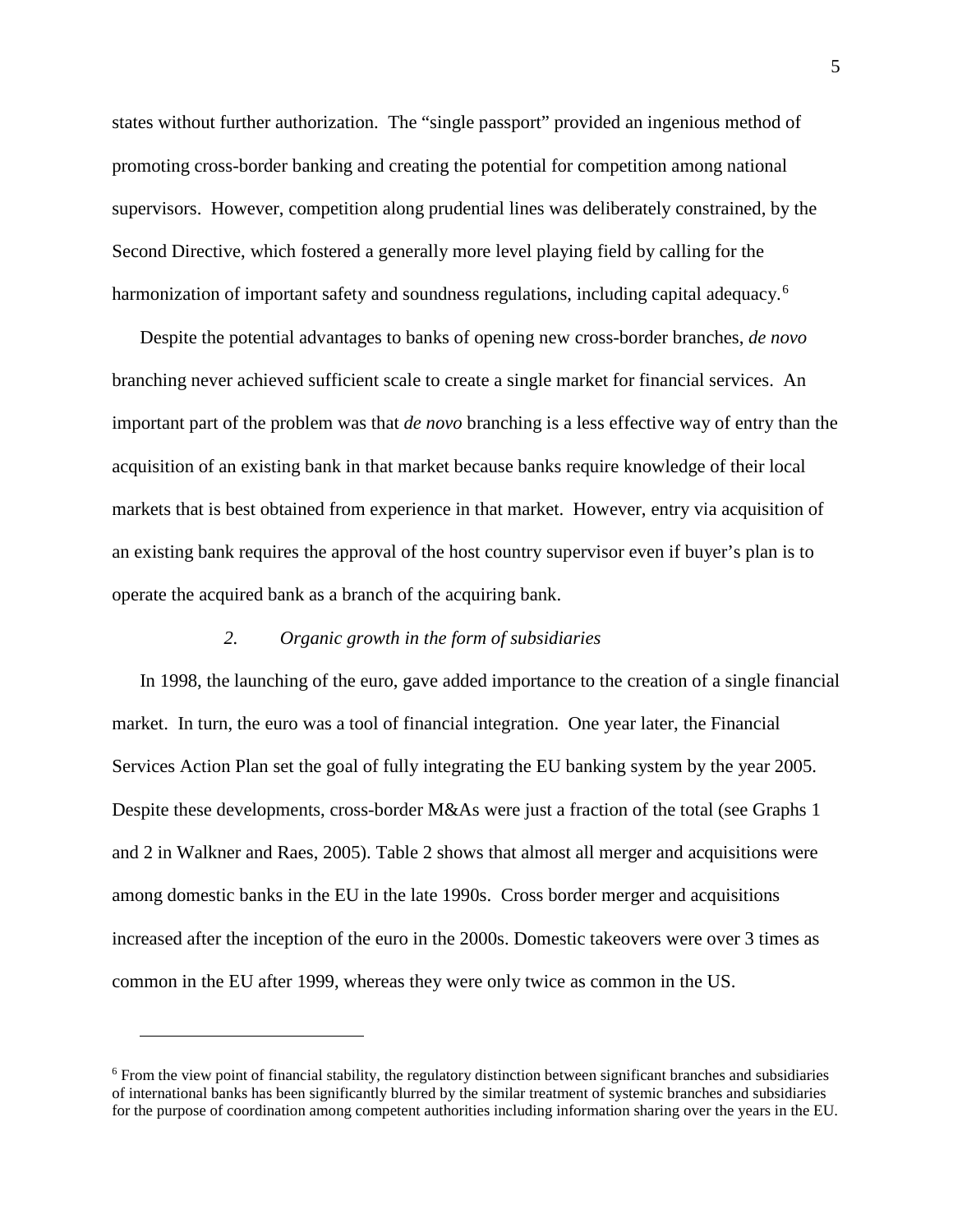One reason for the tendency to consolidate within national boundaries is that cross-border takeovers were often blocked by national supervisors. Member states had a political desire to create national champions and to protect their banks from external competition.<sup>[7](#page-6-0)</sup>

Evidence that regulatory barriers was an important reason for the slow development of crossborder banking was supplied by the European Commission (2005). That study examined the extent of cross-border takeovers and found that it was proceeding more slowly in the financial sector due to regulatory and economic barriers to takeovers. Political interference and misuse of supervisory powers seemed an important regulatory barrier according to the European Commission study. Köhler (2010) shows that cross border consolidation in the EU banking sector is mainly limited by implicit government barriers. This author argues that implicit barriers arise from merger control if national authorities block cross-border takeovers during the merger review process for opaque concerns. EU policy makers provided an incomplete response to those accusations, issuing a Directive that aimed at establishing objective procedures and rules for the prudential assessment of acquisitions and increase of shareholdings in the financial sector.<sup>[8](#page-6-1)</sup>

In addition to political economy considerations, financial performance helps explain the slow pace of cross border EU mergers and acquisitions. Hernando, et al. (2009) conclude that crossborder takeovers are more likely in concentrated markets. This seems to indicate that outside banks within the EU are attracted by high rents, which might be obtained in more concentrated

<span id="page-6-0"></span><sup>&</sup>lt;sup>7</sup> For example, Italy opposed the acquisition of Banca Nationale del Lavoro by BBVA (Spain) (see [http://ec.europa.eu/competition/mergers/cases/decisions/m3768\\_20050427\\_20310\\_en.pdf](http://ec.europa.eu/competition/mergers/cases/decisions/m3768_20050427_20310_en.pdf) accessed July 2nd, 2015). The Netherlands's ABN Amro encountered difficulty in acquiring Italy's Antonveneta, but finally succeeded in 2005.

<span id="page-6-1"></span><sup>8</sup> Directive 2007/44 /EC of the European Parliament and of the Council amending Council Directive 92/49/EEC and Directives 2002/83/EC, 2004/39/EC, 2005/68/EC and 2006/48/EC as regards procedural rules and evaluation criteria for the prudential assessment of acquisitions and increase of shareholdings in the financial sector. OJ 21.9.2007 (L 247).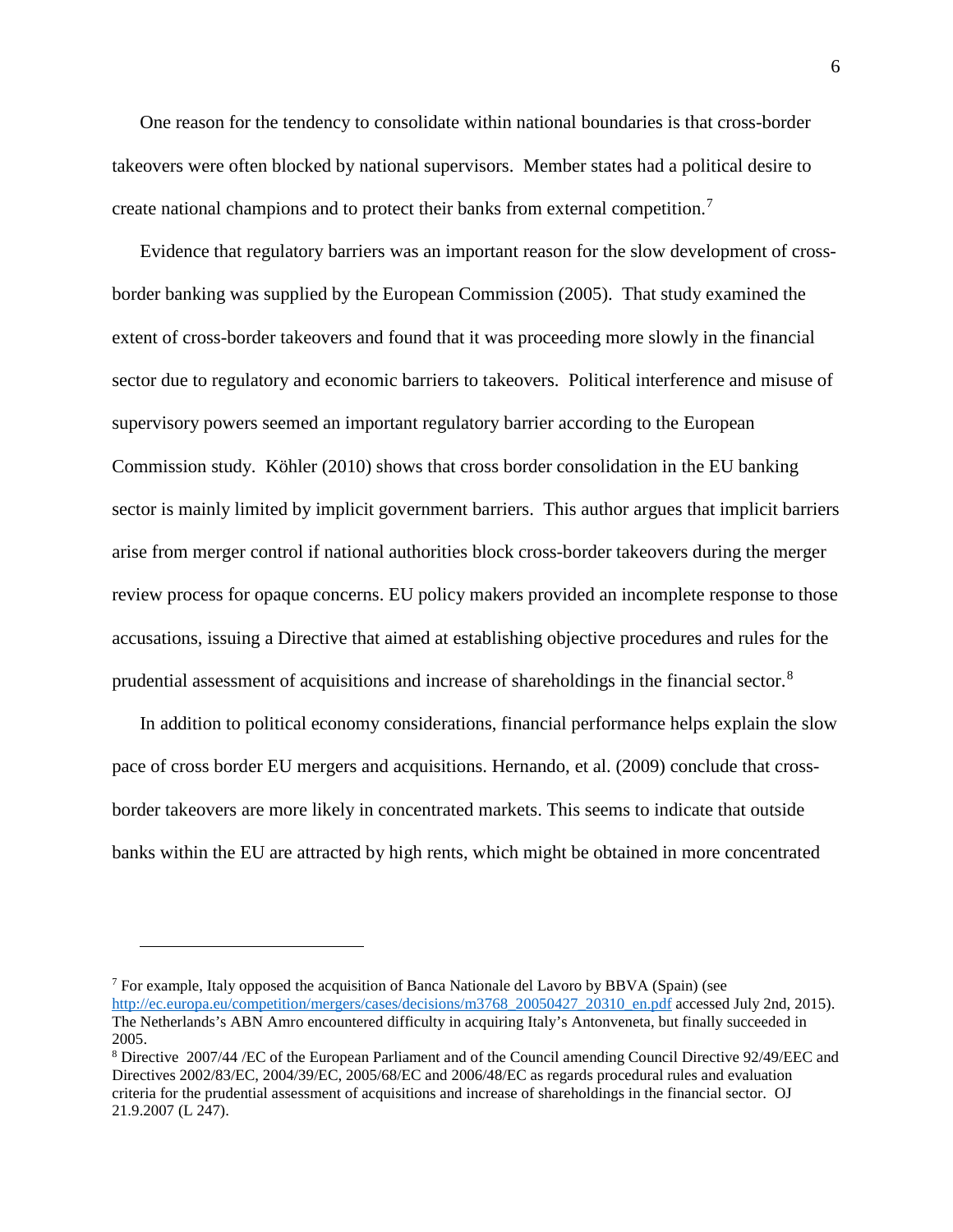markets.<sup>[9](#page-7-0)</sup> Also slowing the pace of cross border acquisitions was a variety of regulatory issues that were not targeted at cross-border banking *per se*. For example, the lack of full harmonization of safety and soundness regulation (i.e. there were up to 150 options of national discretion only in the application of the Capital Requirement Directive) and differences in the supervisory approach raised the cost of operating in different countries. The lack of comprehensive regulation on bank crisis resolution (Garcia, et al., 2009) greatly reduced the potential for cost savings by integrating across national borders. Finally, the lack of incentives to reveal the true financial condition of the banks (Holthausen and Rønde, 2005) added to the cost and risk of engaging in a cross-border takeover.

Against this background, cross-border bank consolidation was far from leading to Pan European institutions before the Great Financial Crisis. In light of the difficulties of cross-border banking, Garcia (2009) finds that the assets of cross-border branches and subsidiaries grew very little from 12.2 per cent in 1997 to only 18.2 per cent in 2006.

### **C. Comparison of integration**

 $\overline{a}$ 

The differences between the US and EU in their supervisory system, safety nets and their respective authorization of cross-border movements are summarized in Table 3. This shows that the US had a fully developed federal supervisory system at the start of the crisis, whereas both of these resided at the national level in the EU. The harmonization process in the EU reduced some of the differences across member states creating a lower bound for safety and soundness, which still allows for considerable national discretion. The EU had early provisions for both crossborder branching and acquisitions whereas these were only gradually deregulated in the 1980s

<span id="page-7-0"></span><sup>9</sup> Along similar lines, Köhler (2010) argues that consolidation in the EU banking system is driven by the desire to generate economies of scale and scope as well as X- efficiency gains though better management techniques and organization.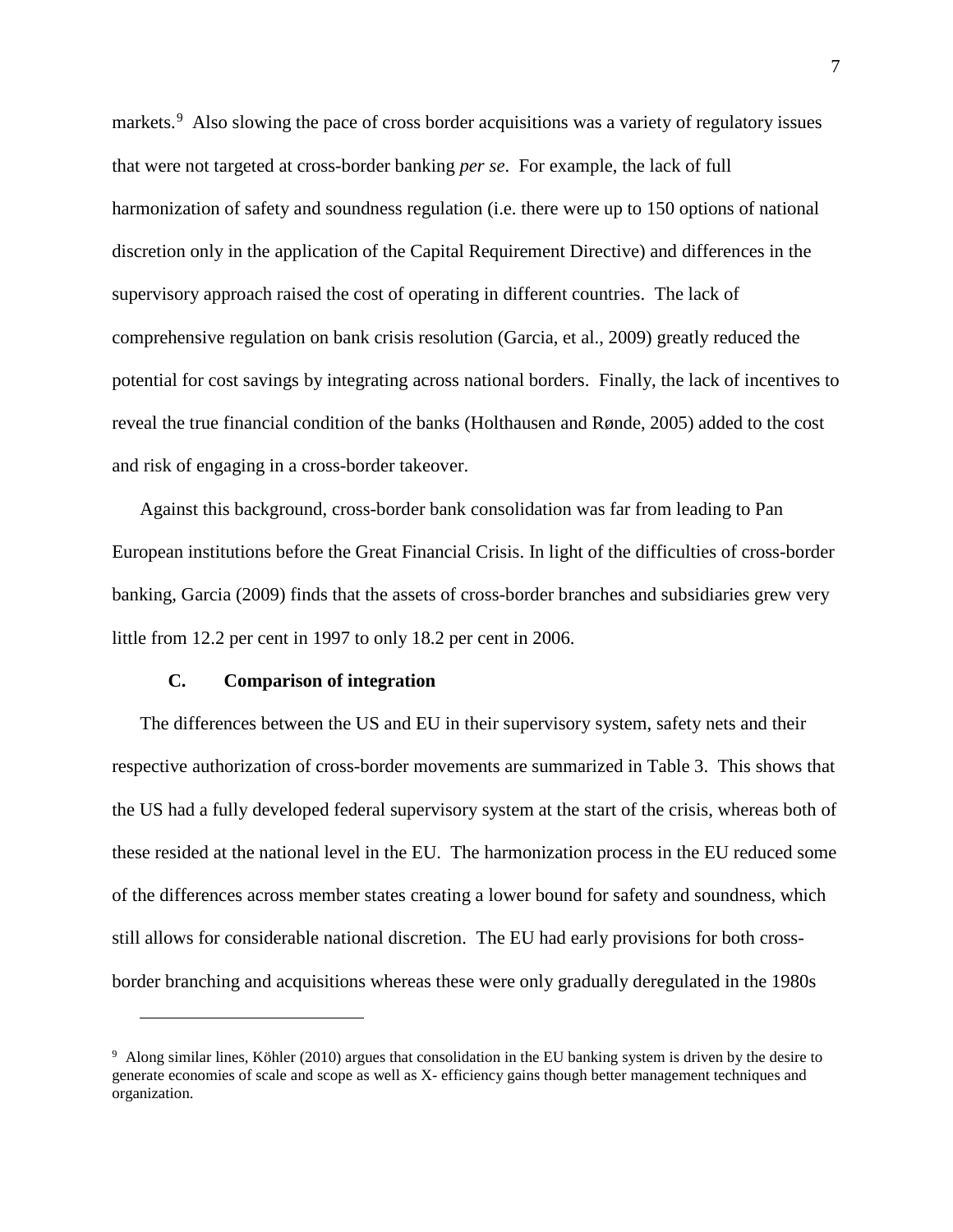and 1990s in the US. However, US banks moved quickly to exploit cross-border opportunities as they arose, whereas EU banks faced a variety of more subtle obstacles that inhibited crossborder activity prior to the crisis.

### **III. Crisis**

Stark differences existed between the EU and US at the dawn of the crisis. The US had fully accepted cross-border bank with consolidated supervision and the safety net at the Federal level. In contrast in the EU, many national authorities resisted cross-border banking with prudential supervision and the safety net remaining national responsibilities.

### **A. United States**

The US entered the crisis with two standard tools for addressing distressed and failing banks: takeovers before failure by healthy banks and resolution by the FDIC, which typically results in a post-receivership takeover by a healthy bank. The US also adopted the extraordinary measures of capital injections and liability guarantees to support the continued operation of distressed banks. The following subsections discuss the use of the standard and extraordinary tools during the crisis.

#### *1. Bank mergers and deposit insurance*

Table 4 shows that bank mergers, both with and without FDIC assistance, continued on average over 200 per year between 2007 and 2014. The only noticeable drop-off in mergers occurred in 2008 and 2009 during the worst part of the crisis in the US. The proportion of outof-state takeovers also fell but remained over one-quarter of all takeovers.

Although cross-border mergers fell as a proportion of all takeovers, the largest deals were out-of-state transactions. Figure 1 shows completed mergers by target and acquirer state between 2007 and 2014 with the size of the bubble corresponding to the cumulative size of all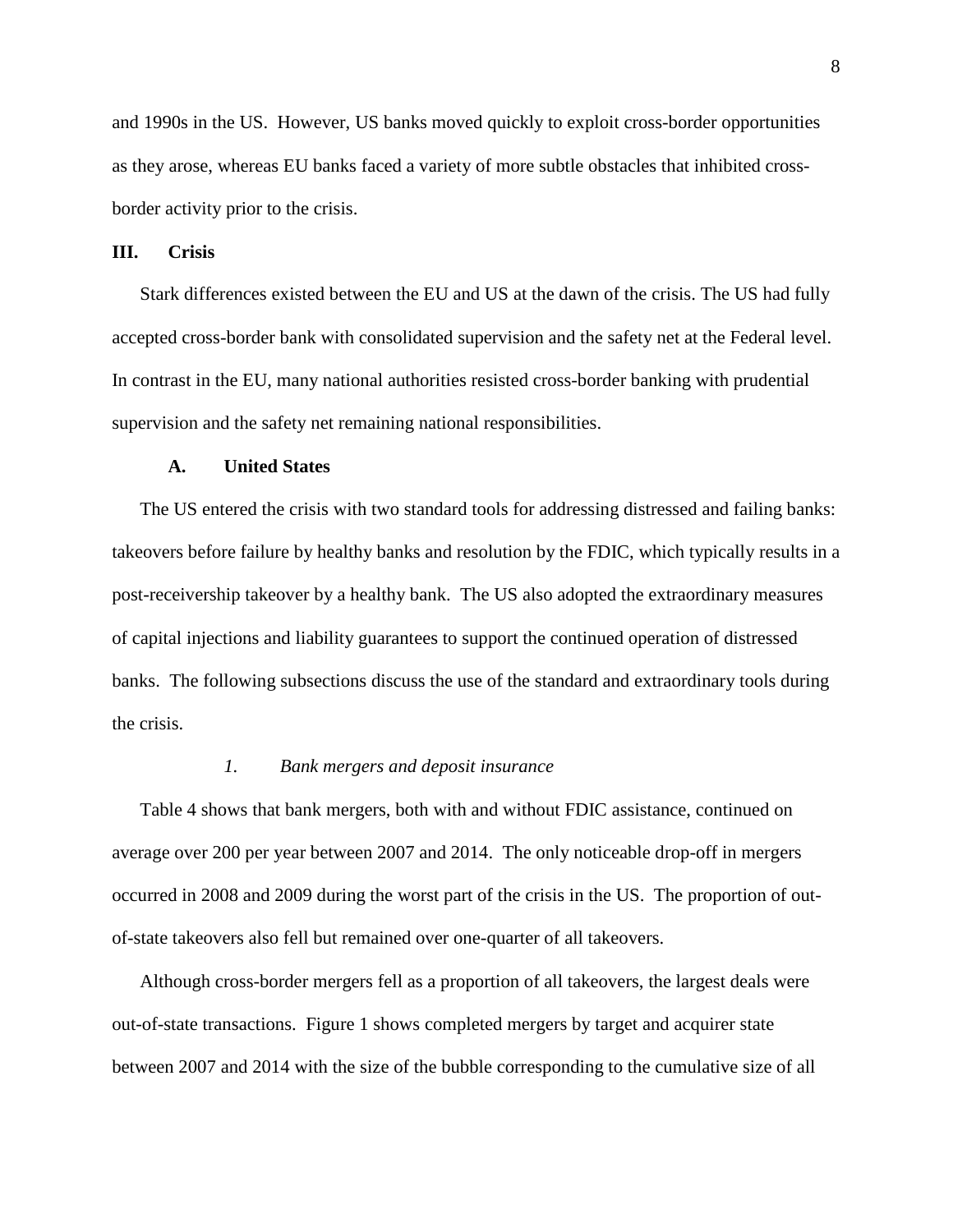such target's (or targets') assets. Figure 1 shows a string of dots along the horizontal axis reflecting the high proportion of in-state transactions. However, the chart also shows many interstate transactions, including all five of the transactions where the target had more than 100 billion USD in assets.

The ability of distressed banks to sell into a national or regional market before failure, and the FDIC's ability to market failed banks across state boundaries helped hold down deposit insurance losses, with the FDIC's losses from failures totaling only 77.5 billion USD. The provision of deposit insurance by a federal agency rather than 50 states reduced the impact of these failures on some states. However, the losses were not too large even when measured against state GDP. Table 5 shows the states with the largest cumulative resolution costs over the 2007-2014 period as a percentage of that state's 2009 GDP for all states with losses in excess of 0.5 per cent. The highest percentage cost was in Georgia, but even then the cumulative losses were less than 3 per cent of that state's 2009 GDP.<sup>[10](#page-9-0)</sup>

### *2. Extraordinary support*

 $\overline{a}$ 

In addition to the use of out-of-state mergers, another reason for the low deposit insurance losses is that the largest distressed banks received capital injections by the US Treasury under the Emergency Economic Stabilization Act of 2008. That Act created the Troubled Asset Relief Program (TARP) with a 700 billion USD fund to purchase of troubled assets. TARP funded the Capital Purchase Program and Targeted Investment Program which purchased bank capital .

The capital injections were larger than the FDIC's resolution costs. Table 6 shows the amount of capital injections by the headquarter state of the bank holding company relative to that state's 2009 GDP for every state in which the injection was at least 0.5 per cent of state GDP.

<span id="page-9-0"></span> $10$  The importance of federal risk sharing was greater in the 1980s. Krugman (2012) estimates that the FDIC's losses from resolving banks in Texas in the 1980s was about equal to 25 % of that state's gross state product.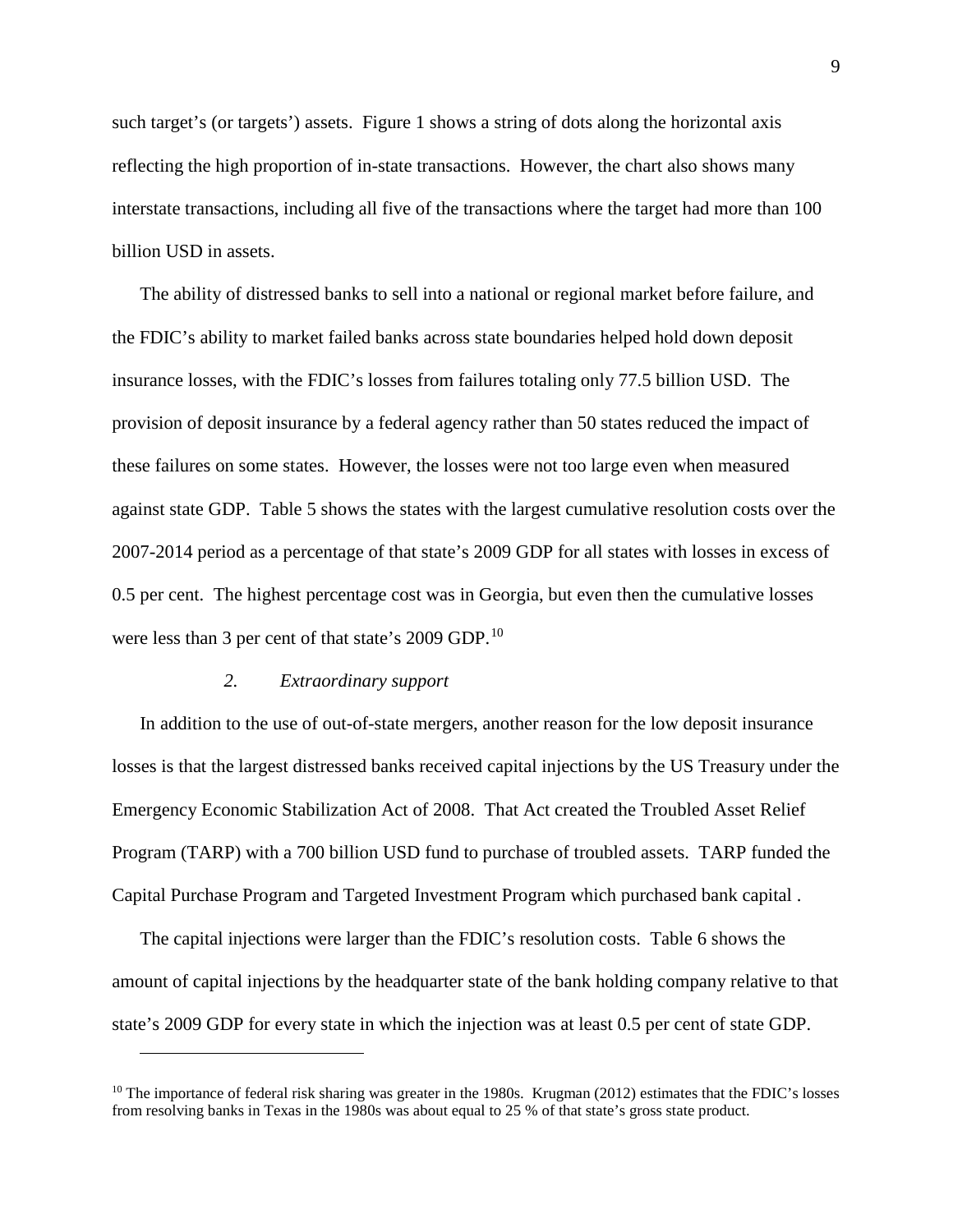Two states stand out in the Table 6, North Carolina with capital injections of almost 12 per cent and New York with injections of over 9 per cent.

Moreover, the capital injections understate the importance of federal support and crossborder acquisitions to New York and North Carolina in two ways. First, interstate banking allowed the sale of the failing North Carolina based Wachovia, (which had 800 billion USD in assets) to California based Wells Fargo in the second quarter of 2009. Second, the FDIC created the Temporary Liquidity Guarantee Program to provide guarantees for transactions accounts (Transaction Account Guarantee Program) and for senior unsecured debt (Debt Guarantee Program or  $DGP$ <sup>11</sup>. The additional amount of deposits guaranteed under the Transaction Account Guarantee Program is difficult to determine. However, data on the DGP show that Bank of America and the large New York banks took substantial advantage of this program. Bank of America's outstanding debt issued with a DGP guarantee as of March 31, 2009 was 16.7 per cent of North Carolina's 2009 GDP. Similarly, the guarantees for the four large New York banks (Citigroup, Goldman Sachs, JP Morgan Chase and Morgan Stanley) totaled 13.3 per cent of New York's GDP.

### **B. EU**

 $\overline{a}$ 

The Great Financial Crisis reduced the risks sharing benefits and put a break on cross border bank consolidation (see Table 7).

When it became clear that the existing safety net was insufficient to stop the crisis, national governments scrambled to support their national banking systems (Nieto, 2010). Early in the crisis, government support rarely took place in the context of formal reorganization and resolution processes but instead often encompassed recapitalizations of financial institutions via

<span id="page-10-0"></span> $<sup>11</sup>$  The Temporary Liquidity Guarantee Program required the FDIC to invoke the so-called "systemic risk exception"</sup> to least cost resolution. See the U.S. Government Accountability Office (2010).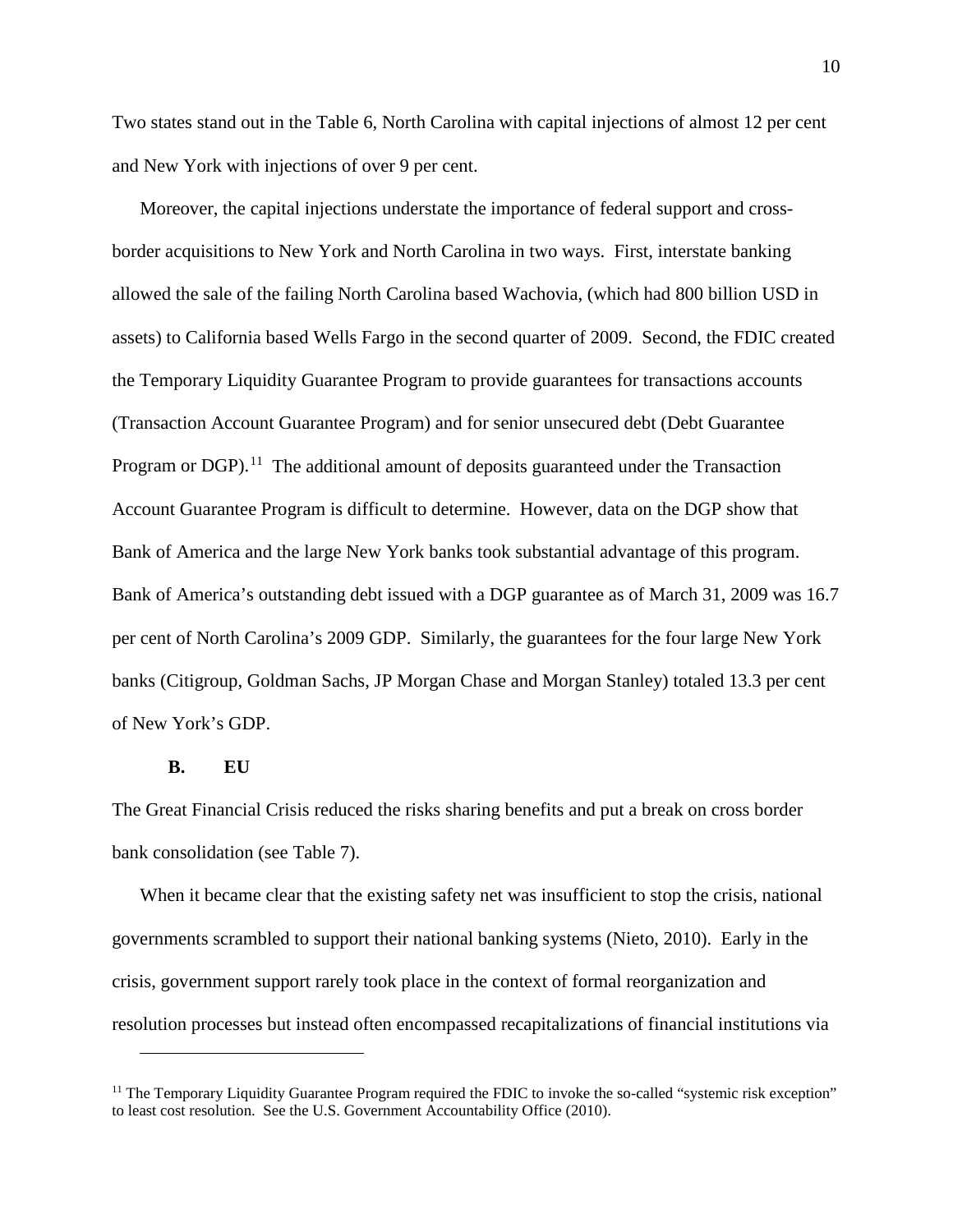direct capital injections or asset relief transactions (acquisition of assets by the state and provision of guarantees on bank assets). Also, guarantees on long term bank debt, mostly of newly issued bank senior debt and roll-overs of banks' maturing debt aimed to further ease the solvent banks´ liquidity problems. As countries were adopting modern legislation on bank recovery and resolution, capital injections happened in the context of the application of resolution tools such as the bridge bank and the bail in allowing for public – private burden sharing of the financial costs of the financial crisis.<sup>[12](#page-11-0)</sup> Figure 2 shows government support to the banking sector in the EU as a percentage of national GDP.<sup>[13](#page-11-1)</sup>

Coordination of member states government support among countries took place only *ex post* and it was led by the European Commission in the context of its State aid policy. The goal of the state aid policies was to foster an integrated financial market in the EU by limiting member state's ability to subsidize their domestic banks.

An alternative approach to resolving distressed banks was for its home government to sell a restructured bank or a bridge bank to another bank. These sales rarely promoted cross-border banking as the acquirer almost always came from the same member state

 In the latter stage of the crisis, some bridge banks and restructured banks were sold to foreign banks even outside of the EU. For example, in Spain, there was only one case of an acquisition of a restructured bank by a foreign bank: Nova Galicia Banco – the result of the merger of two Spanish savings banks from the same region - was sold to Banesco, a Venezuelan

<span id="page-11-0"></span> $12$  In July 2013, the Commission adapted State Aid rules for crisis banks to make sure that State support should be granted on terms which represent an adequate burden-sharing by those who invested in the bank before resorting to public money. See<http://eur-lex.europa.eu/LexUriServ/LexUriServ.do?uri=OJ:C:2013:216:0001:0015:EN:PDF> accessed 9 July, 2015.

<span id="page-11-1"></span><sup>&</sup>lt;sup>13</sup> Government liabilities have their origin in both liquidity and capital support to banks in crisis. Government contingent liabilities have their origin in guarantees on liabilities programs to banks in crisis.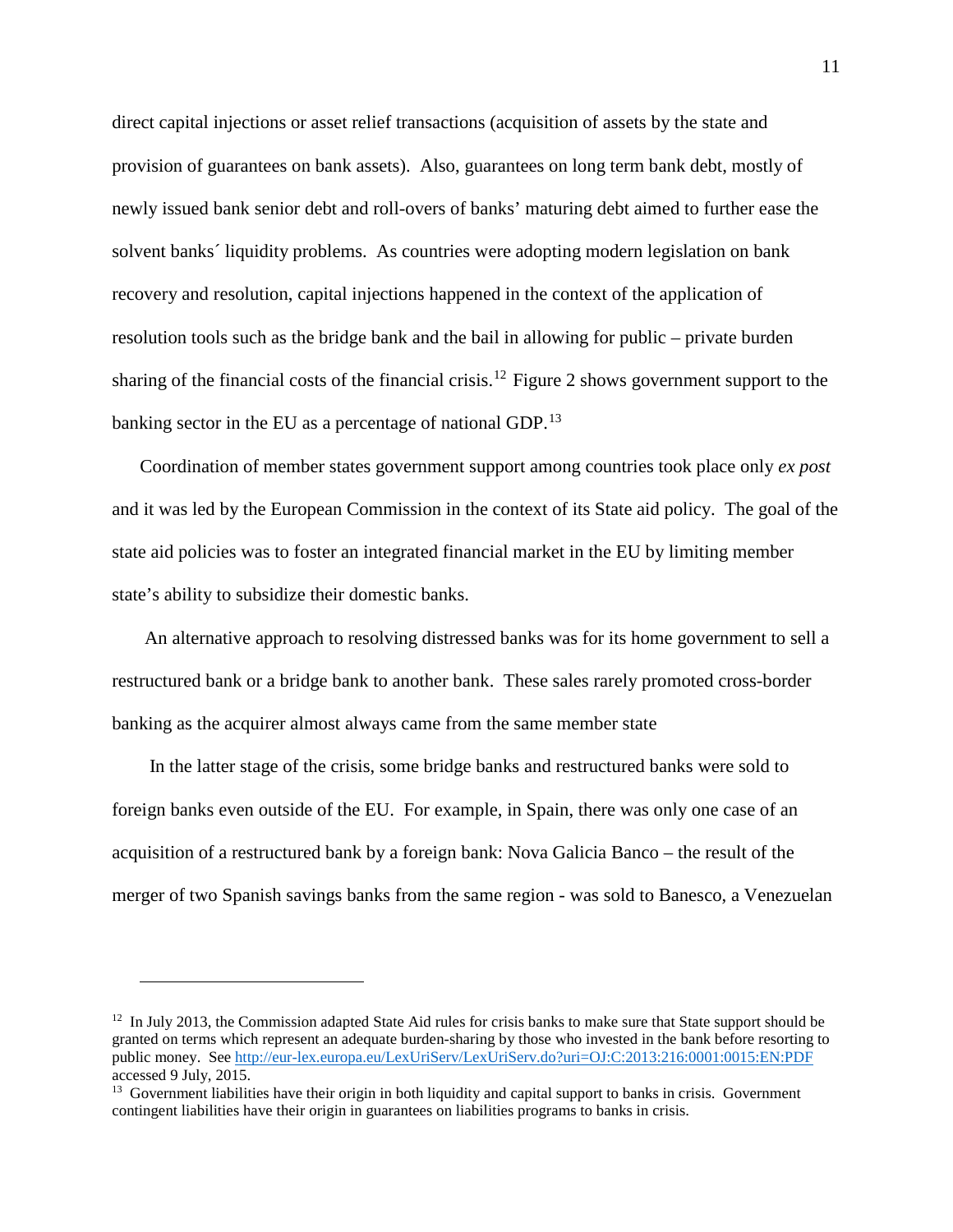bank in June 2014. The Bank of Portugal has also opened up bidding for Novo Banco –the bridge bank of Banco Espirito Santo.

Even banking groups with large cross-border operations were handled largely along national lines. The failure of joint reorganisation of Dexia resulted in separation of the group along geographical borders and not taking into consideration the coherence of business lines and costly bailout by the governments involved.

### *1. The credit transfer mechanism among sovereigns: partial mutualization*

The crisis aggravated fiscal conditions in some euro area member states (EAMS) to the point where the member state's ability to continue to meet its full borrowing needs in private markets became questionable. In response, the EAMS agreed to create the European Financial Stability Facility (EFSF) in May 2010 as a temporary financing mechanisms only to sovereigns and later adopted a treaty establishing the European Stability Mechanism (ESM) in September 2012 as a permanent mechanism that also envisaged the possibility of direct financing of crisis banks.<sup>14</sup>

The EFSF and ESM contributed to financial stability both by allowing borrowers to honour their existing obligations, including on bonds held in bank portfolios, and by providing the funding to recapitalize distressed financial intermediaries.<sup>15</sup> However, both the EFSF and the ESM were structured as loans to a member states for which the borrowing state was fully liable. The other EAMS are liable for losses only if the borrowing member defaults on the loan. Nevertheless, the guarantee of the other EAMS allows the EFSF / ESM to provide funds at lower

<span id="page-12-0"></span><sup>&</sup>lt;sup>14</sup> The ESM raises funds by issuing money market instruments as well as medium and long-term debt with maturities of up to 30 years. ESM issuance is backed by the authorized capital stock of EUR 700 bill and the irrevocable and unconditional obligation of ESM Member States to provide their contribution to ESM's authorized capital stock.

<span id="page-12-1"></span><sup>&</sup>lt;sup>15</sup> The EFSF provided loans to Greece, Ireland, and Portugal. Cyprus and Spain have borrowed through the ESM. Ireland, Portugal and Spain have exited their respective programs.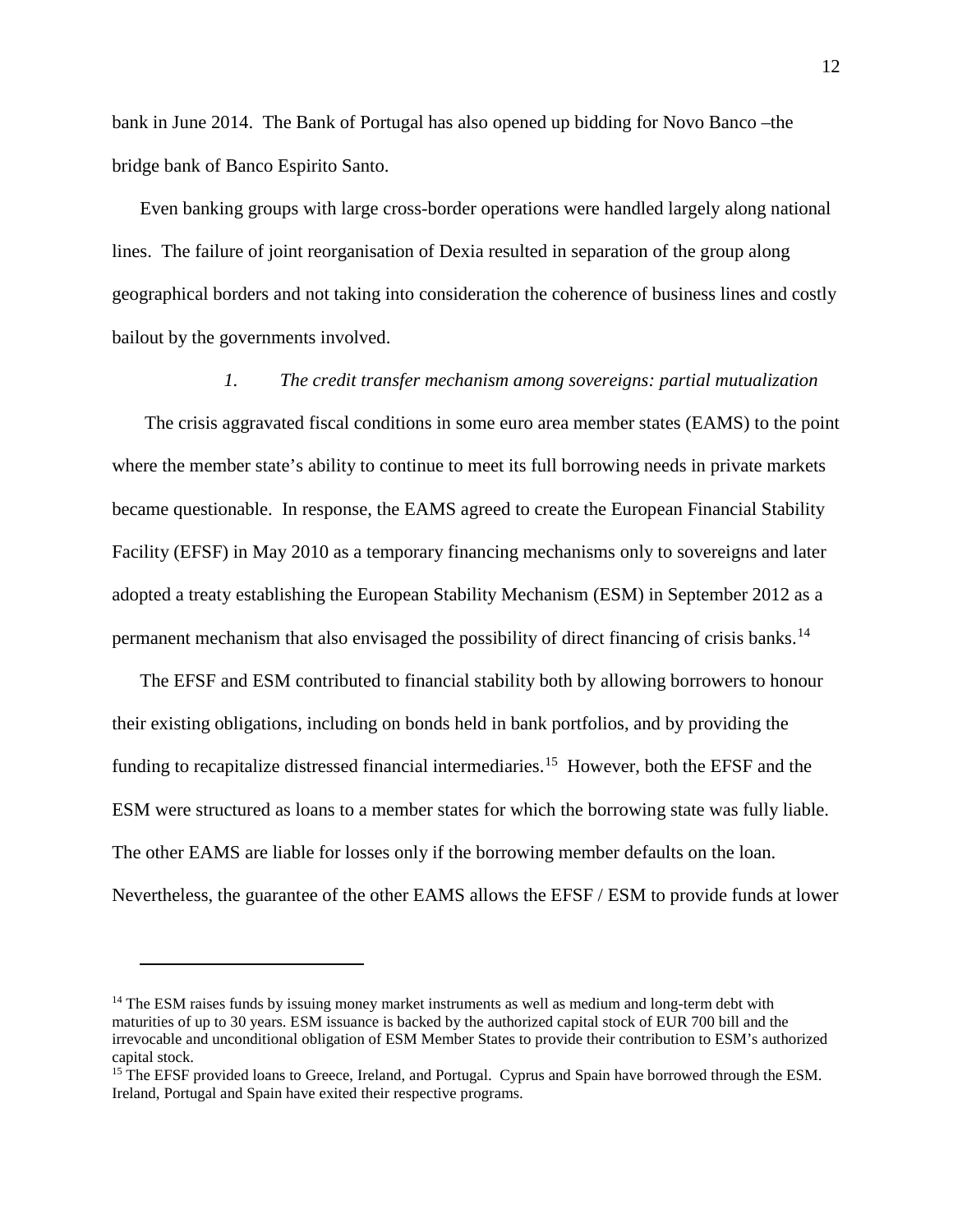cost to than would otherwise be available from private sources particularly in distressed countries.

### *2. Centralization of bank supervision and resolution*

In June 2012, the negative feedback loop between sovereign and banking crisis was threatening the financial stability of the euro area. This threat encouraged the Heads of State and Government of the EAMS to agree on the centralization of bank prudential supervision and crisis resolution in the Single Supervisory Mechanism (SSM) and the Single Resolution Mechanism (SRM) respectively for the EAMS. The underlying economic rationale is that full coordination via centralization of banks' prudential supervision in the SSM and resolution in the SRM would result in the highest level of safety and soundness because only this approach allows for full internalization of potential negatives externalities of cross border banking (Nieto and Schinasi, 2007; Hardy and Nieto, 2011). Against this background, euro area public backstops such as ESM could absorb extreme tail risks of crisis banks, only after euro area banks are subject to the ECB prudential supervision in the SSM and to centralized resolution.

As a measure of last resort, the ESM has been entrusted with the possibility to recapitalize banks directly if a bank fails to attract sufficient capital from private sources and if the respective member state is unable to recapitalize it by itself.<sup>[16](#page-13-0)</sup>

### **C. Comparison of crisis response**

 $\overline{a}$ 

The pre-crisis differences in cross-border banking and centralization of official structures between the EU and US is reflected in how the two responded to the crisis as summarized in Table 8. The US which started the crisis with a centralized regulatory and safety net was able to

<span id="page-13-0"></span><sup>&</sup>lt;sup>16</sup> ESM recapitalization is up to a maximum of 60 bill. EUR. This maximum can be reviewed by the ESM Board of Governors, if deemed necessary. Capital will, as a rule, provided as Common Equity tier 1 capital, thereby establishing ownership rights for the ESM. A direct recapitalization by the ESM will only be available if it is the cheaper alternative to an ESM programme for the country concerned.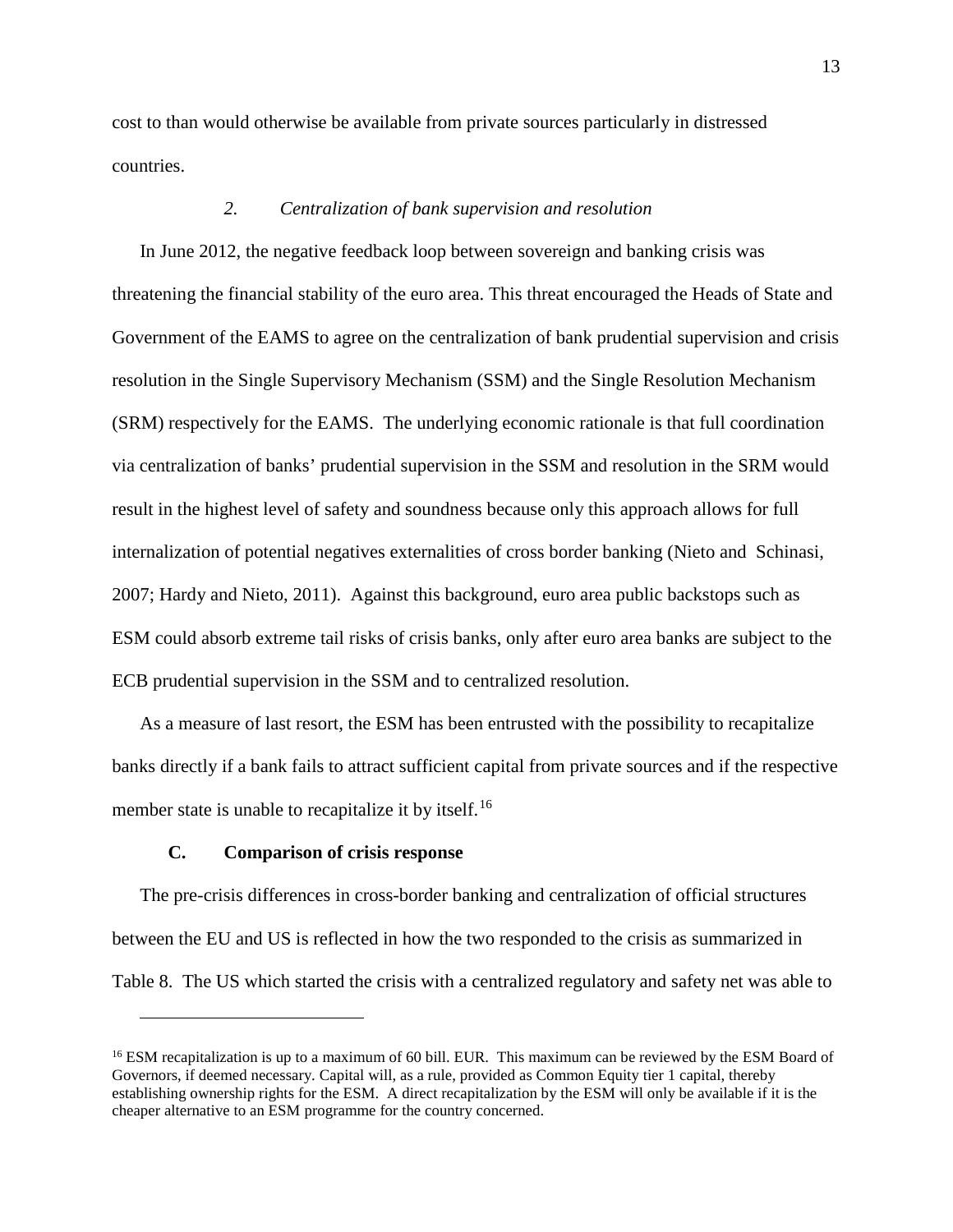respond to the stresses with a coordinated federal response whereas the EU was decentralized prior to the crisis and responded in a decentralized fashion. Similarly, whereas cross-border takeovers were an important part of settling large distressed banks in the US, large cross-border takeovers of distress banks was rare in the EU.

### **IV. Post-crisis**

 $\overline{a}$ 

Both the EU and US resolved to undertake reforms to lower the probability of a future crisis, and reduce their costs to their economies and sovereigns' financial condition. Some of these reforms were requested by the G20 and are being coordinated by international bodies, including the Financial Stability Board (FSB) and the Basel Committee on Banking Supervision (Basel Committee, 2011). Others are being taken independently by the US and EU. Although the Basel Committee's and FSB's actions do not target cross-border banking per se, they will raise the cost to the largest banks of expanding their international operations.<sup>[17](#page-14-0)</sup> As such, they will likely discourage banks at the margin from engaging in cross-border activity.

 The two most relevant items for cross-border banking in the G20 regulatory reform agenda aim at ultimately dealing with the moral hazard issues: Firstly, identifying, assessing and resolving globally systemically important banks (G-SIBs) in crisis and, second, dealing with the implicit subsidy due to the expectation of government support that systemic banks enjoy when they are in crisis because they are considered "too-big-to-fail" (TBTF)."[18](#page-14-1) The Basel Committee and FSB reforms require banks, especially large banks considered systemically important to hold

<span id="page-14-0"></span> $17$  Cross jurisdictional activity is one of the indicators used by the Basel Committee to gauge the systemic importance of banks (Bank for International Settlements, 2014). In the euro area, banks that operate in two or more countries are considered "significant" and placed under the direct supervision of the ECB.

<span id="page-14-1"></span> $18$  This is the potential that authorities are compelled to save an institution as a whole given its size and importance to the functioning of the financial system, complexity, and degree of interconnectedness.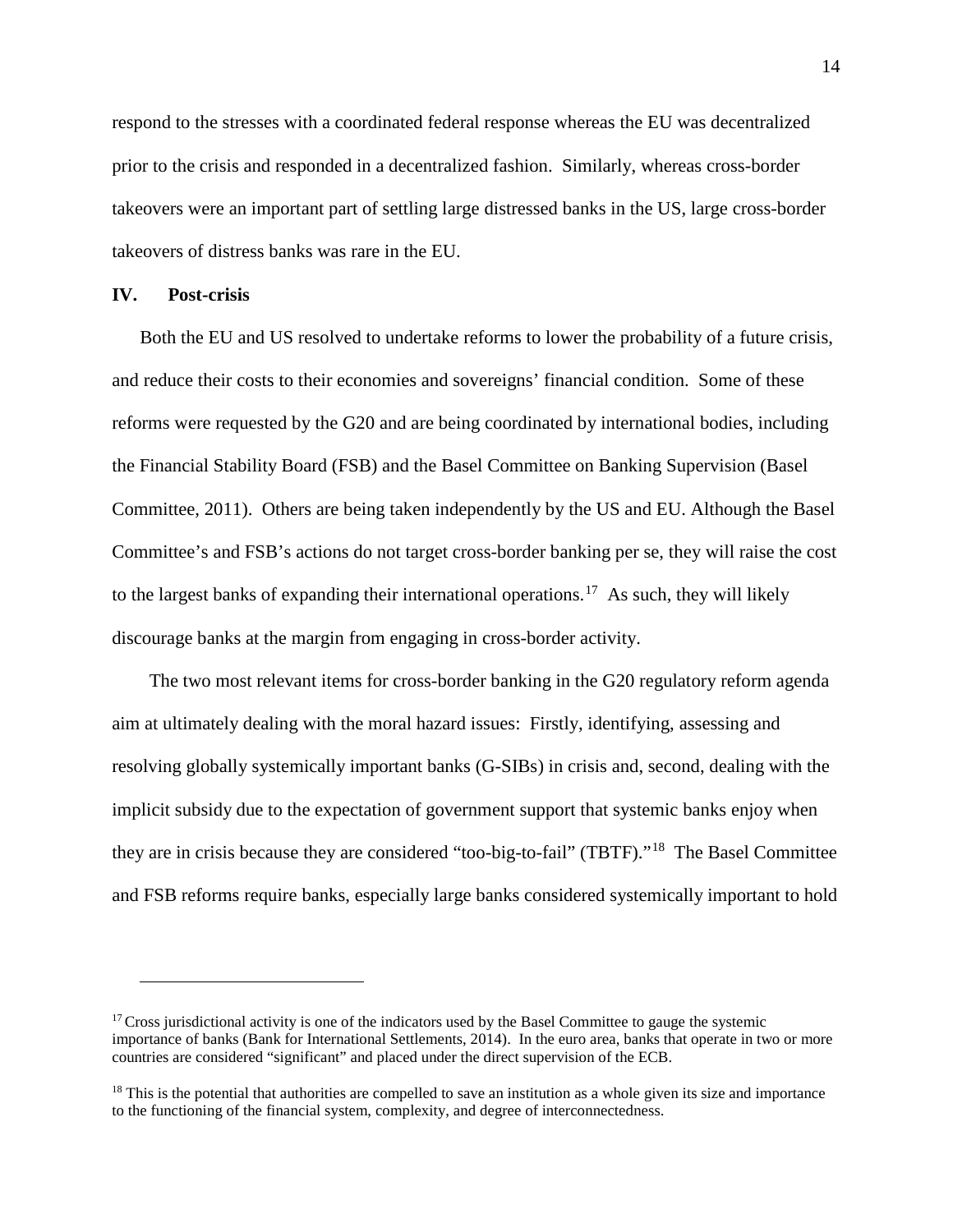more capital. <sup>[19](#page-15-0)</sup> In addition to actions aimed at strengthening capital, the FSB has set an agenda aimed at reducing moral hazard risks by establishing a credible regime for resolving G-SIBs. As part of the regulatory agenda on G-SIBs resolution, the FSB is proposing that G-SIBs be required to meet minimum standards for Total Loss Absorbing Capital (TLAC), which include largely core capital excluding capital buffers but also unsecured liabilities up to a limit, which can be written down or converted to equity if the G-SIB is put into resolution (FSB, 2014).

Additionally, both the US and EU are taking a variety of measures which will affect the development of cross-border banking in their respective areas.

#### **A. United States**

 $\overline{a}$ 

Along the same lines of the FSB and Basel Committee regulatory agendas, the post-crisis financial regulatory agenda in the US has been dominated by a desire for safer, easier to regulate and easier to resolve banks. No significant challenge has arisen to interstate banking, the federal role in bank supervision or the provision of the safety net at the federal rather than state level.

The Dodd-Frank Wall Street Reform and Consumer Protection Act (DFA) includes a variety of prudential measures designed to limit the size of banking group's size, make banks safer and make them easier to resolve. The provision with the most direct impact on cross-border banking is Section 622 of DFA which generally prohibits banks from acquiring another firm if the resulting company would have more than 10 per cent of aggregated national liabilities.<sup>[20](#page-15-1)</sup>

DFA also provides that all bank holding companies with assets greater than 50 billion USD be designated as systemically important. Designated banks are subject to heightened prudential requirements. For example, these banks must conduct annual stress tests which effectively

<span id="page-15-0"></span><sup>&</sup>lt;sup>19</sup> The FSB has been publishing a list of G-SIBs according with the BIS methodology since 2011.

<span id="page-15-1"></span> $^{20}$  An exception to this limit is provided in case of the acquisition of a failing firm. The Federal Reserve regulation implementing Section 622 is 12 CFR 251.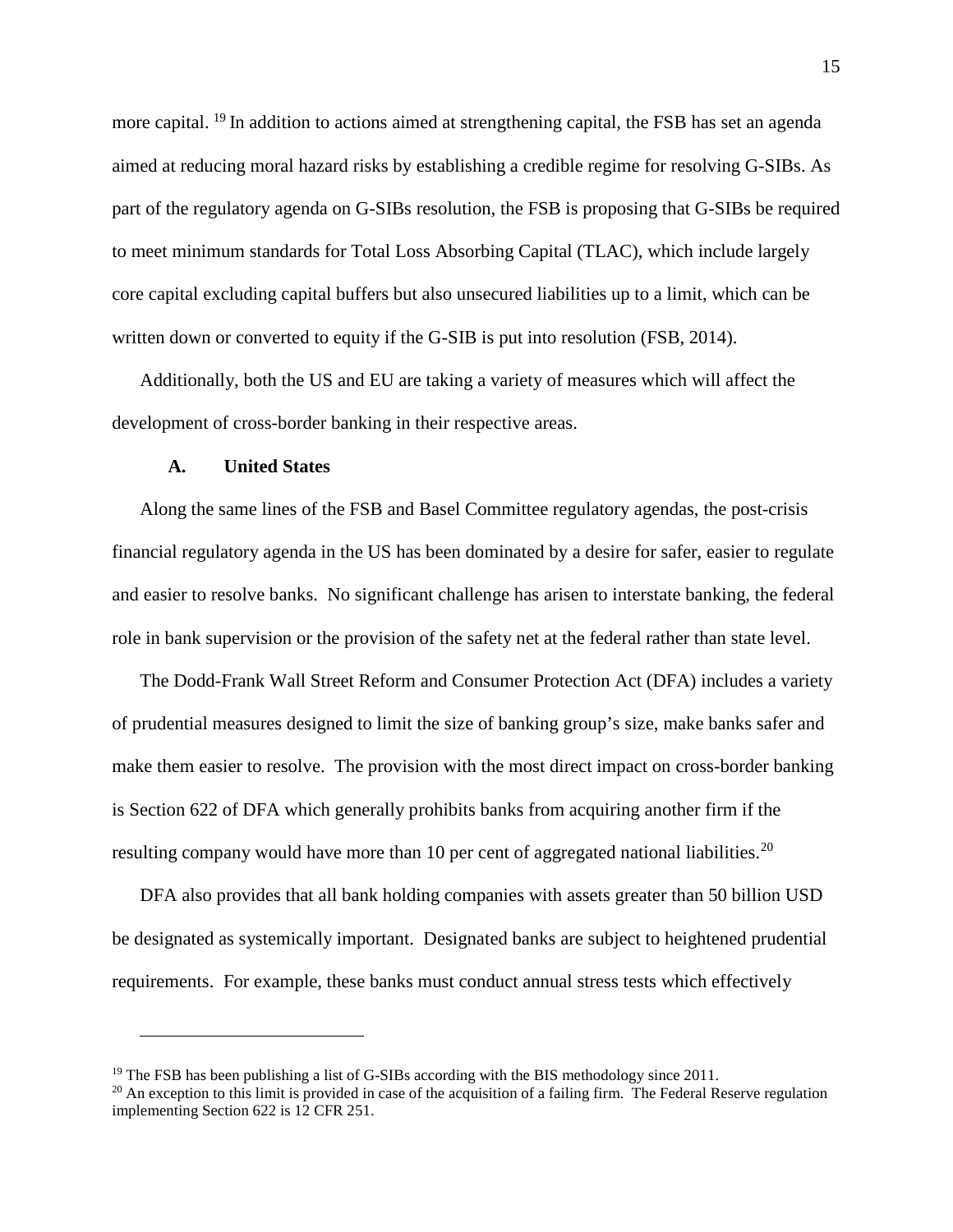results in their being required to maintain a significant capital buffer beyond that mandated by the capital regulations.

DFA took two important steps with regards to bank resolution. First, Title I of DFA authorized FDIC resolution of systemically important nonbank financial firms (including bank holding companies) in circumstances where such resolution was deemed necessary to prevent or mitigate the adverse impact of the firm's bankruptcy on the financial system. Second, Section 165(d) of DFA requires every systemically important bank develop a plan for its own orderly and rapid resolution in bankruptcy during a time of stress. The resolution plans must be approved by the Federal Reserve and FDIC. If a bank submits a deficient plan and fails to cure the deficiency in a timely manner, the Federal Reserve and FDIC may mandate more stringent capital requirements, restrictions on the company's activities or even require divestiture of operations.[21](#page-16-0)

The provisions of DFA targeting systemically important banks are not intended to discourage cross-border banking per se. However, the requirements will tend to discourage banks from becoming larger. Additionally, the ban on acquisitions resulting in a bank with more than 10 per cent of national liabilities will make it difficult for to build a nationwide bank with a substantial presence in all major markets.

The Section 165 of DFA requirement that banks with assets greater than 50 billion USD be subject to heightened requirements also applies to banks whose parents are headquartered outside the US. In order to implement this provision, the Federal Reserve requires that foreign banking firms with assets greater than 50 billion USD (excluding the branches and agencies of a foreign owned bank) form an intermediate holding company for their US subsidiaries. This intermediate

<span id="page-16-0"></span><sup>&</sup>lt;sup>21</sup> The Federal Reserve regulations implementing this provision are 12 CFR 243.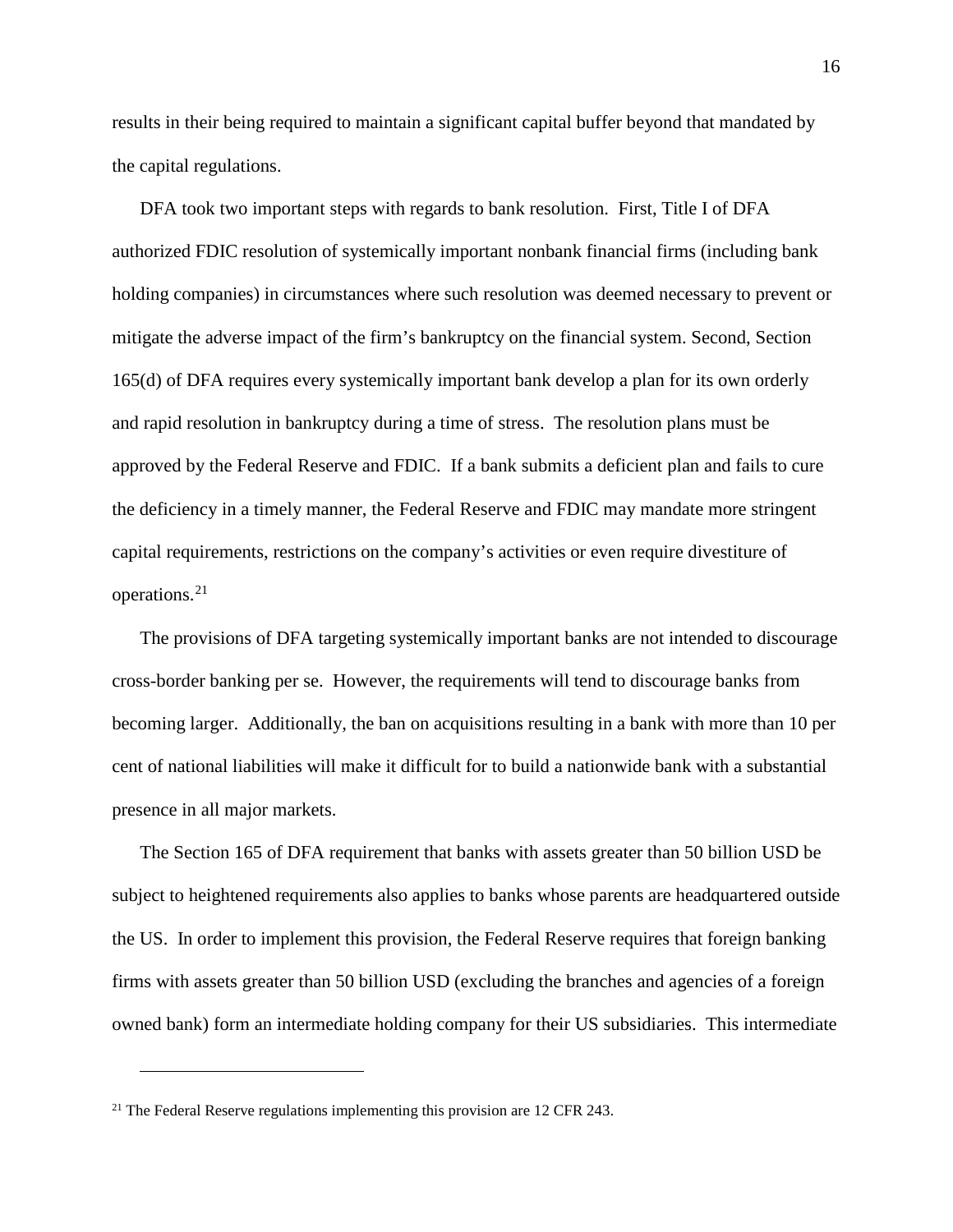holding company will then be subject to prudential requirements similar to those imposed on domestically headquatered systemically important holding companies. These requirements will raise the cost of operating in the US by foreign banking groups, likely reducing their scale.

Thus, the US has taken a variety of actions that are likely to impact the extent and nature of cross-border banking. The likely results of these actions are that the biggest banking groups will be smaller and less geographically diverse.

#### **B. European Union**

Different from the US, centralization of bank supervision (SSM) and crisis resolution (SRM) were the result of a political decision in the euro area when the banks crisis compromised the credit standing of the sovereign in some EAMS.

### *1. How can centralized bank supervision and resolution facilitate cross*

#### *border banking in general and mergers and acquisitions in particular?*

In the SSM, the ECB is assigned the ultimate responsibility for the effectiveness and consistency of bank supervision in the participating members, the EAMS. Centralization of supervision eliminates two perverse incentives: (a) not to reveal the true financial condition of banks and (b) national bias on supervisory decisions (e.g. forbearance on bank investment decisions on national sovereign debt).

The SRM contains three elements: centralized resolution in a single authority (Board); a single set of resolution powers and tools as defined in the Bank Recovery and Resolution Directive; and a Single Bank Resolution Fund (SBRF), which provides mutualized private financing of bank resolution tools. The Board is responsible of finding "private solutions" via acquisitions of crisis banks in the context of resolution.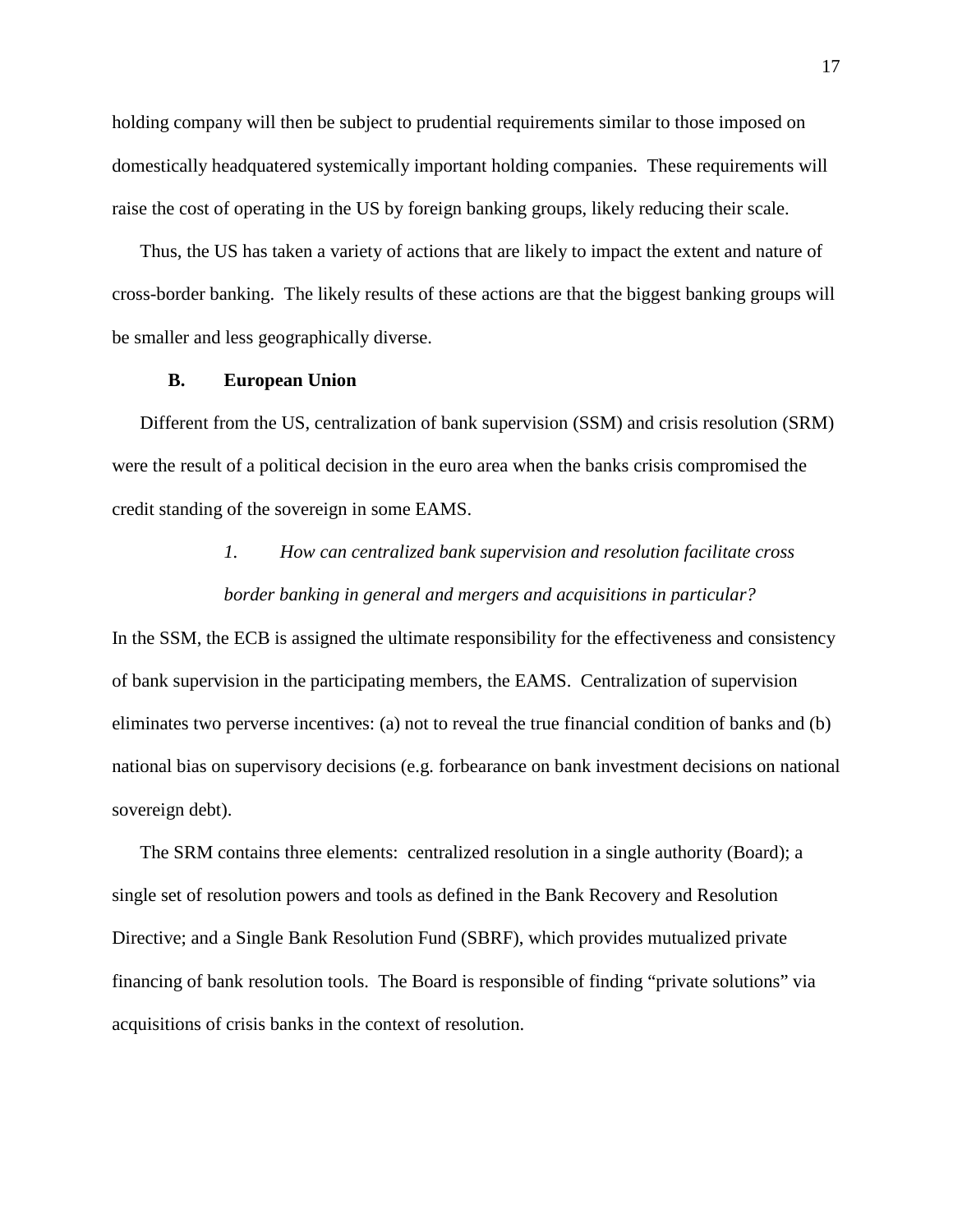Centralizing the assessment of mergers and acquisitions both in normal situations under the ECB (SSM) and crisis situations under the Board (SRM) will facilitate the sale of banks across the euro area market before failure. Supervision strategies, such as protecting national champions should no longer play a key role since the decision maker will be the ECB (supervision) or the Board (resolution).

As national borders should matter less with regard to bank supervision and regulation, this will simplify cross-border activities facilitating economies of scale. Diversification of banks´ risk profiles is also expected from mergers and acquisitions between banks in different geographic areas, which would result in banks that operate in several EAMS. Also, large cross border banks´ size will not be compared to their home country national but to the euro area GDP because they will be euro area banks under the SSM and the SRM. Figure 3 shows the relative size of the euro area G-SIBs to the euro area GDP. However, it should be noted that these benefits should be measured against the costs of having larger institutions, which are TBTF. Figure 4 shows government support including contingent liabilities received by recipient banks in the EU countries measured in terms of their national GDP and euro area GDP.

#### *2. The challenges to the full development of cross border banking:*

The full development of cross border banking is a desirable policy objective and the Great Financial Crisis made it clear that additional financial integration is needed to avoid a reversal of the EMU (ECB, 2015). Against this background, the full development of cross border banking faces challenges posed by the scope of SSM and SRM limited to the EAMS. The extension of the benefits of centralized supervision and resolution to the entire EU beyond the EAMS should be assessed, in particular, benefits related to the mutualisation of the private and public financing of bank crisis resolution. However, mandatory extension of the SSM's scope is for the time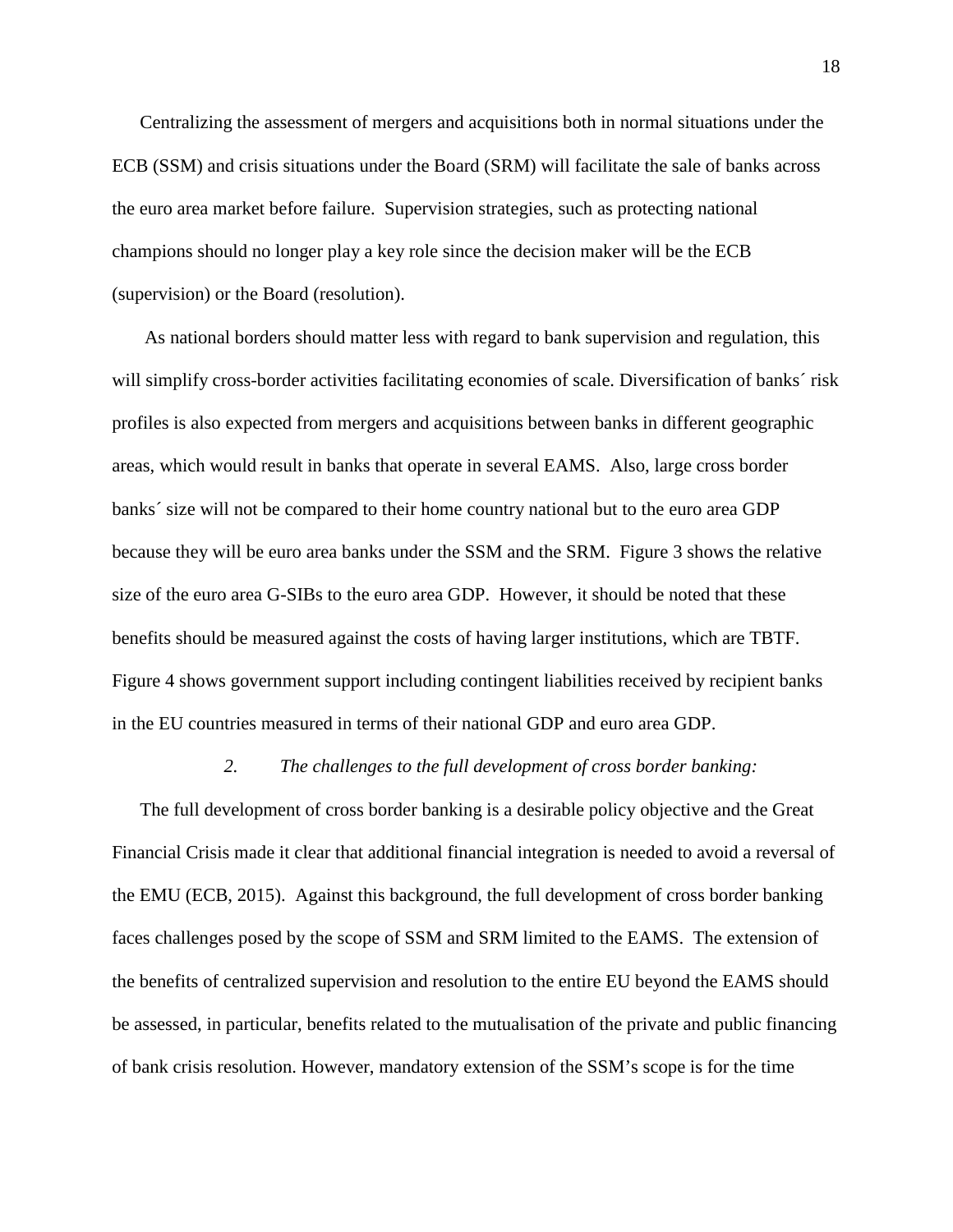being unrealistic. Figure 5 shows government support received by recipient banks in the EU countries measured in terms of the EU GDP.

Even limited to the euro area, the development of cross border banking faces also challenges posed by the sufficiency and credibility of both private (Single Resolution Fund –  $SRF-)$ <sup>[22](#page-19-0)</sup> and public (ESM) backstops to break the sovereign-bank loop. More specifically, the intergovernmental nature of the agreement on the functioning of the SRF, including the design of backstops, which are limited in quantity and subject to a cumbersome decision process, raises questions about drawbacks on the benefits of the centralization of bank supervision in the SSM for limiting forbearance as well as the financial costs of bank resolution (Nieto, 2015). Also, the advancement of ESM funds is subject to a number of cumbersome conditions and decisions that require consent in the ESM Board of Governors. Consequently, the sovereign-bank-nexus will be weakened rather than broken. As a result, private borrowing costs rise with the sovereigns. This is procyclical and it amplifies fragmentation of financial markets as well as volatility.

Another important challenge for cross border banking derives from the incomplete design of the banking union. National authorities are responsible for the provision of liquidity of crisis banks in the form of Emergency Liquidity Assistance (ELA) and deposit insurance (DGS) since national tax payers bear the ultimate credit risk.<sup>[23](#page-19-1)</sup> The financing of banking crisis is still in the process of being completed in the euro area and although negative spillovers are expected to be less likely with centralized bank oversight including during resolution, they cannot be fully ruled

<span id="page-19-0"></span><sup>&</sup>lt;sup>22</sup> The SRF is funded by fees paid by banks of the euro area with the single aim of financing resolution tools (i.e. bridge bank, asset management vehicle), not to cover losses of the restructured bank.

<span id="page-19-1"></span><sup>&</sup>lt;sup>23</sup> Centralization of ELA demands a common fiscal authority, which backs the potential credit losses of the central bank. In turn, the centralization of DGS demands a fully harmonized bankruptcy law and a common fiscal authority.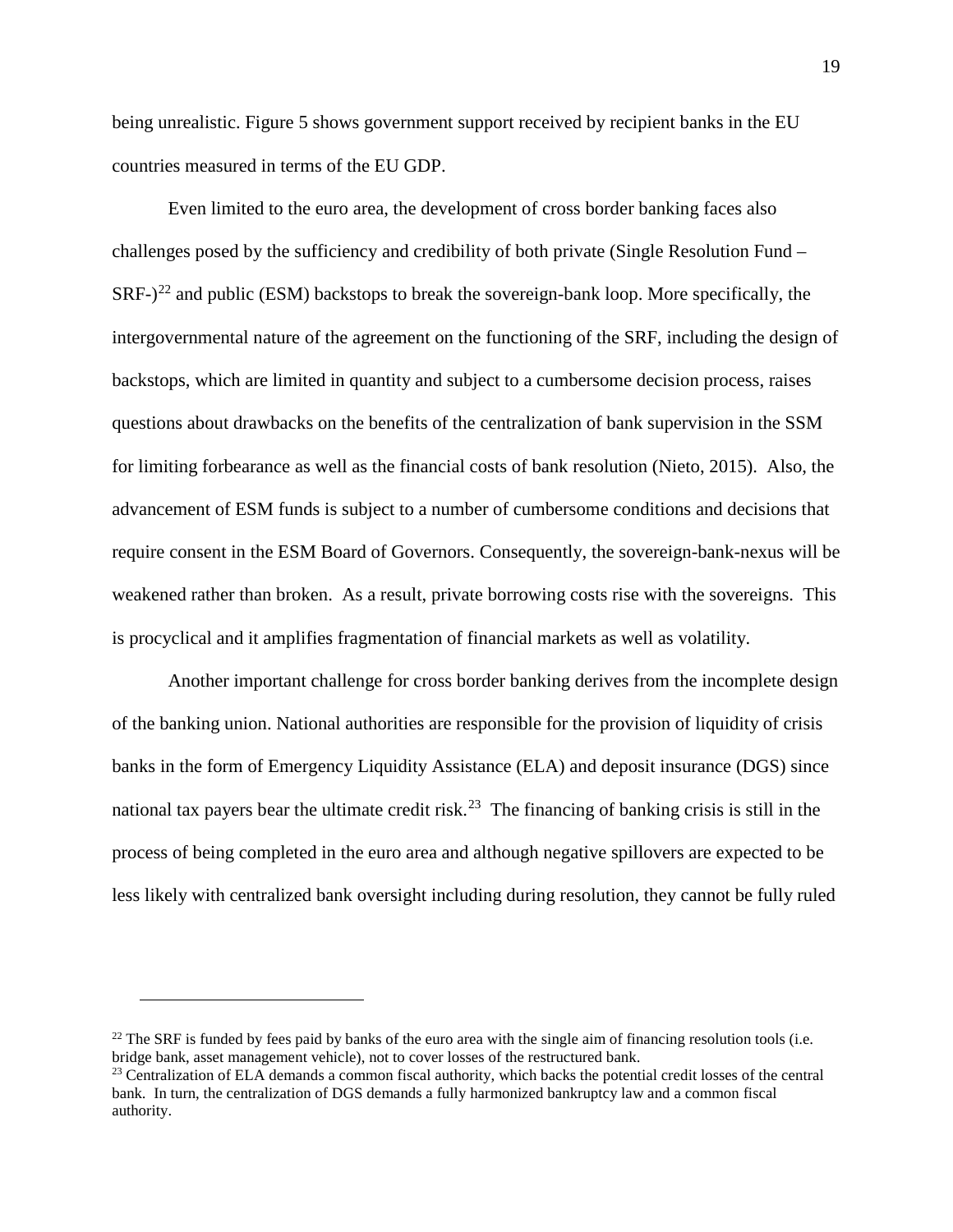out under existing arrangements. Such negative spill overs pose a threat to the full development of cross border banking.

### **V. Conclusions**

The political incentives to oppose to cross-border banking can be very strong for a very long period of time. Overcoming such political incentives is rather difficult until circumstances change in a way that weakens such incentives. Even a federal level supervisor and deposit insurer is not by itself sufficient. Either state opposition must fade away or the federal level must be committed to allowing or even incentivizing cross-border banking. As the US experience shows, cross-border integration is a difficult task that takes time in spite of the measurable benefits to the real economy from breaking down the barriers to cross-border competition. Even 20 years after the start of consolidation in the US, large banks were still looking for opportunities to expand into new markets.

The EU is pursuing its objective of a single market for financial services. Pre-crisis efforts to do so via the single passport and regulatory harmonization proved insufficient to bring about an integrated banking system. After the crisis the EU adopted a SSM and SRM, in part to facilitate the move towards bank market integration. Both the SSM and the SRM within their respective mandates should be able to overcome any remaining national resistance to cross-border banking. However, the development of a mechanism for resolving failing banks is still work in progress. State level insurers are not viable inside a monetary union because the liquidation of small banks could overwhelm the capacity of national DGS. However, mutualisation of DGS requires full harmonization of bankruptcy laws because the effectiveness of the bank liquidation process will have an impact on the financial situation of the DGS over which insured depositors have a legal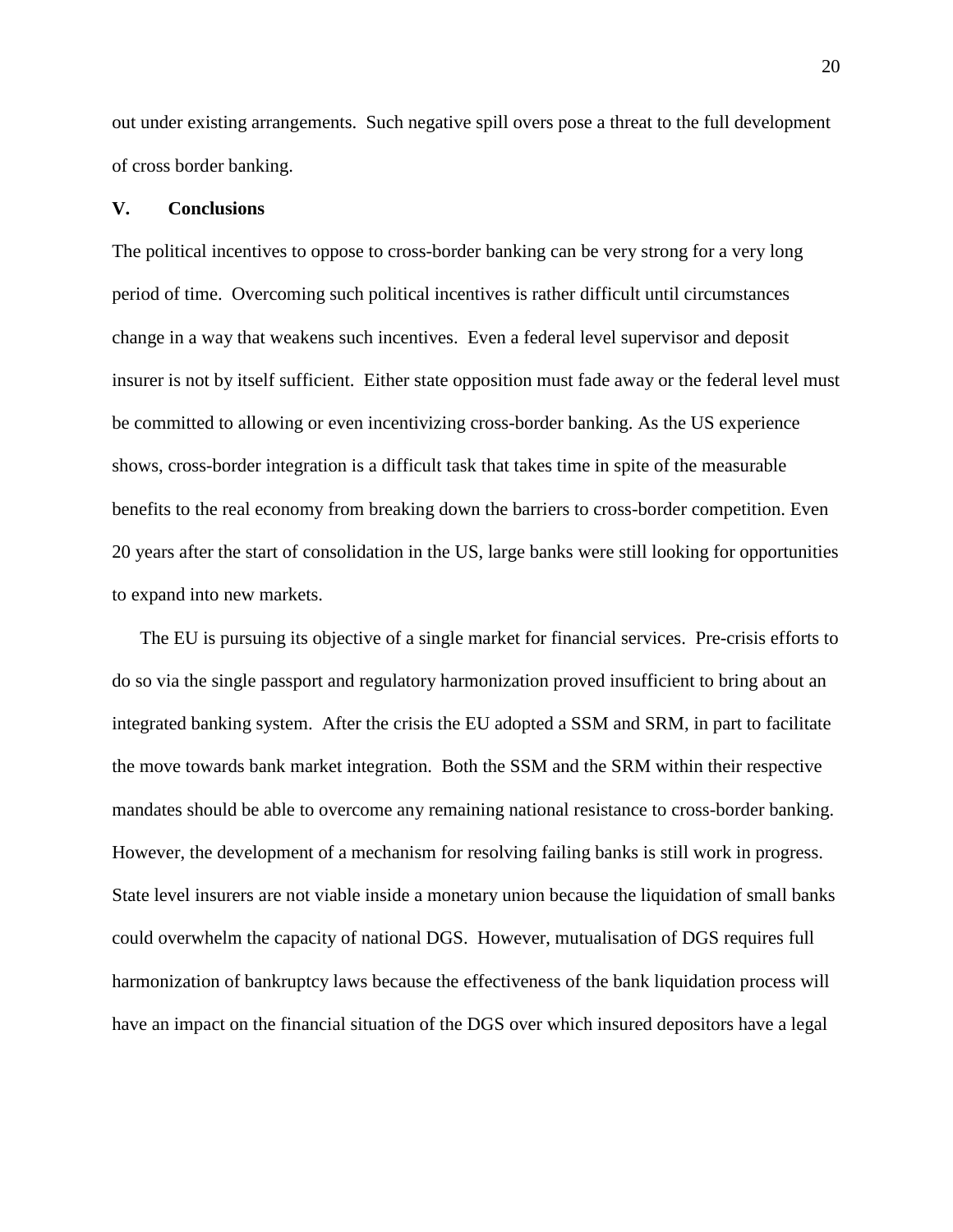claim. Also, it demands a common fiscal authority ready to provide public backstops when necessary.

Given their experiences during the crisis, both the US and EU have developed a greater importance of the supervising and resolving large banks as shown in Table 9. Both are taking steps designed to address these difficulties, some of which impose costs that increase with bank size, which should at the margin discourage cross-border operations. Given that the barriers to cross-border banking are likely to fall, the EU should consider what sort of banking structure would provide the best combination of an integrated financial system and a financial system in which the banks are neither too large to supervise nor too large to safely fail.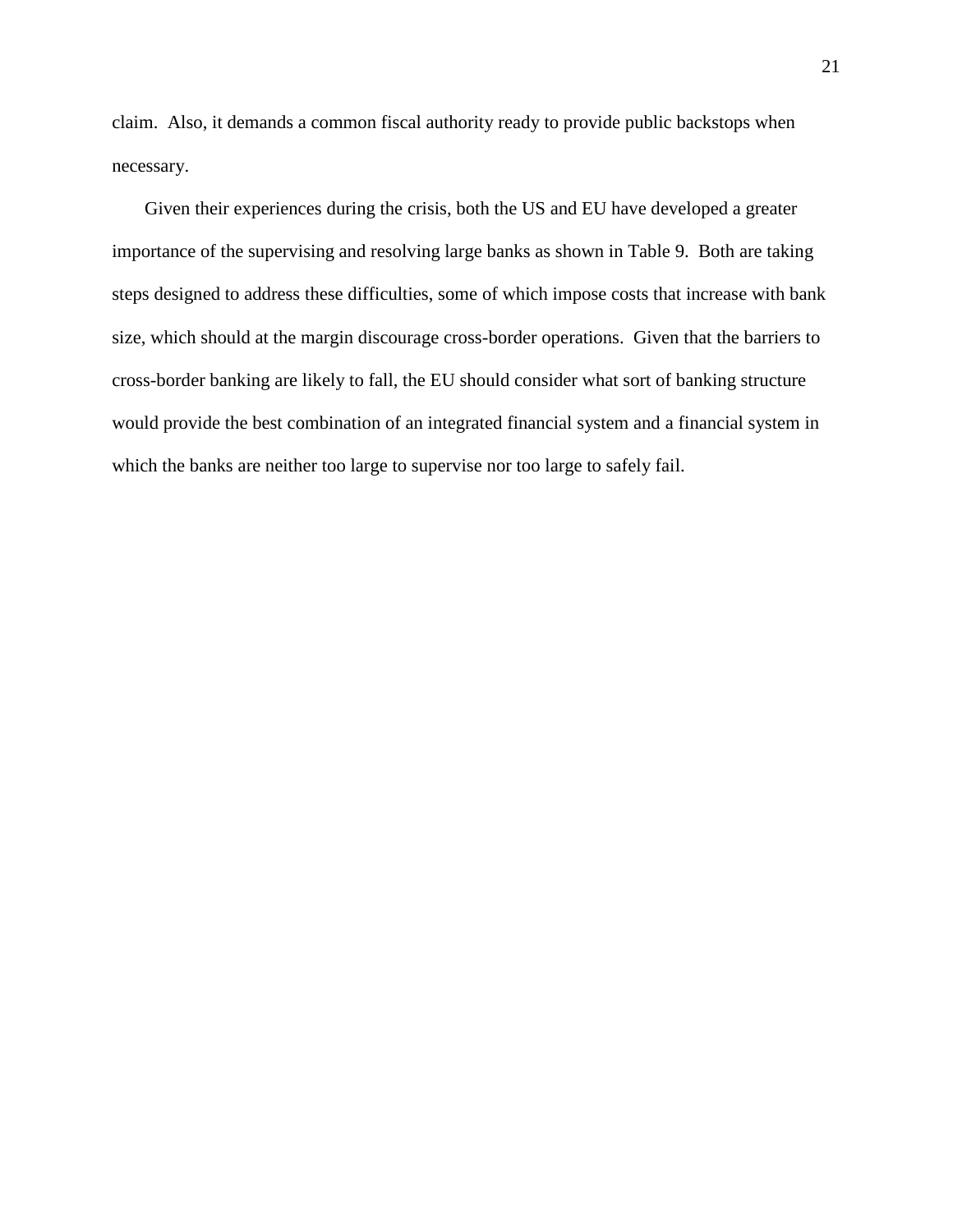### **Bibliography**

- Bank for International Settlements, *The G-SIBS Assessment Methodology –Score Calculation*, (2014) [http://www.bis.org/Basel Committee/publ/d296.pdf](http://www.bis.org/bcbs/publ/d296.pdf)
- Basel Committee on Banking Supervision, *Basel III: A Global Regulatory Framework For More Resilient Banks and Banking Systems (Revised)*, (June 2011), [http://www.bis.org/publ/Basel Committee189.pdf.](http://www.bis.org/publ/bcbs189.pdf)
- E. Bonaccorsi di Patti, and G. Gobbi, 'Winners or Losers? The Effects of Banking Consolidation on Corporate Borrowers', (2007) 62 *Journal of Finance,* 669-95
- C.W. Calomiris, & S.H. Haber, *Fragile by Design: The Political Origins of Banking Crises and Scarce Credit*, (Princeton University Press, Princeton New Jersey, 2014).
- European Stability Mechanism, *FAQ on the ESM*, (21 January 2013) [http://esm.europa.eu/pdf/2015-03-23per cent20FAQper cent20ESM.pdf](http://esm.europa.eu/pdf/2015-03-23%20FAQ%20ESM.pdf).
- European Financial Stability Facility, *Frequently Asked Questions on the EFSF*, (March 19), [http://www.efsf.europa.eu/attachments/2015-03-19per cent20EFSFper cent20FAQ.pdf](http://www.efsf.europa.eu/attachments/2015-03-19%20EFSF%20FAQ.pdf)
- European Central Bank, *Financial Integration in Europe*. (April, 2015) pp 87-100, https://www.ecb.europa.eu/pub/pdf/other/financialintegrationineurope201504.en.pdf.
- European Commission, *Cross-border consolidation in the EU financial sector,* (2005), [http://ec.europa.eu/internal\\_market/finances/docs/cross-sector/mergers/cross-border](http://ec.europa.eu/internal_market/finances/docs/cross-sector/mergers/cross-border-consolidation_en.pdf)[consolidation\\_en.pdf.](http://ec.europa.eu/internal_market/finances/docs/cross-sector/mergers/cross-border-consolidation_en.pdf)
- Financial Stability Board, *Adequacy of Loss-Absorbing Capacity of Global Systemically Important Banks in Resolution*, *Consultative Document*, (November 10, 2014), [http://www.financialstabilityboard.org/wp-content/uploads/TLAC-Condoc-6-Nov-2014-](http://www.financialstabilityboard.org/wp-content/uploads/TLAC-Condoc-6-Nov-2014-FINAL.pdf) [FINAL.pdf.](http://www.financialstabilityboard.org/wp-content/uploads/TLAC-Condoc-6-Nov-2014-FINAL.pdf)
- European Commission, *Impact Assessment BRRD Directive* (2012), http://ec.europa.eu/internal\_market/bank/docs/crisismanagement/2012\_eu\_framework/impact\_assessment\_final\_en.pdf.
- G. G.H. Garcia, L. Rosa and M.J. Nieto, 'Bankruptcy and Reorganization Procedures for Cross-Border Banks in the EU: Towards an Integrated Approach to the Reform of the EU Safety Net', (2009), 17, *Journal of Financial Regulation and Compliance* 240-27.
- G.G.H. Garcia, 'Sovereignty Versus Soundness: Cross- Border / Interstate Banking in the European Union and in the United States: Similarities, Differences and Policy Issues' (2009) 27 *Contemporary Economic Policy*, 109–29.
- D. Hardy, and M.J. Nieto, 'Cross-Border Coordination of Prudential Supervision and Deposit Guarantees', (2011) 7 *Journal of Financial Stability*, 155-164.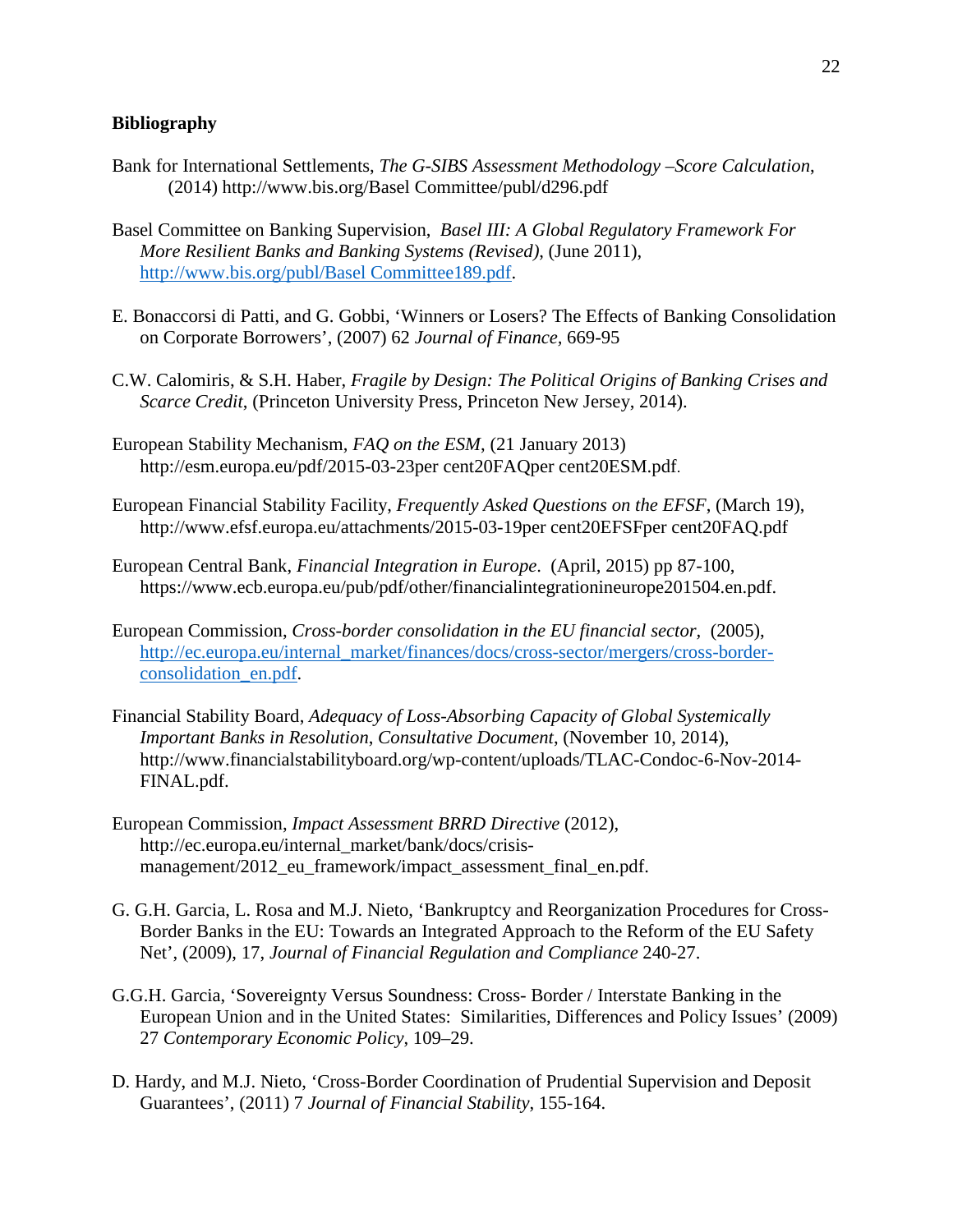- I. Hernando, M.J Nieto, and L.D. Wall, 'Determinants of Domestic and Cross Border Bank Acquisitions in the EU,' (2009) *33 Journal of Banking and Finance*, 1022-1032.
- C. Holthausen, and T. Rønde, *Cooperation in International Banking Supervision*, (2005), Center for Economic Policy Research Discussion Paper Series No. 4990.
- P. Krugman, 'What a Real External Bank Bailout Looks Like,' *New York Times*, (June 17, 2012. [http://krugman.blogs.nytimes.com/2012/06/17/what-a-real-external-bank-bailout-looks](http://krugman.blogs.nytimes.com/2012/06/17/what-a-real-external-bank-bailout-looks-like/?_r=1)like $/$ ?  $r=1$ .
- M.J. Nieto, and G. Schinasi, 'EU Framework for Safeguarding Financial Stability: Towards an Analytical Benchmark for Assessing its Effectiveness,' (2007), *International Monetary Fund,* WP/07/260.
- M.J. Nieto, 'A Single Financial Market and Multiple Safety Net Regulators: The Case of the European Union', in B.E. Gup (ed.), *The Financial and Economic Crisis: An International Perspective,* (Edward Elgar Publishing, US, 2010) 243-269.
- M.J., Nieto, 'Regulatory Coordination in the Banking Union: The Role of National Authorities', in L.M. Hinojosa and J.M. Beneito (eds), *European Banking Union, the New Regime*, (Spain, 2015 Wolters Kluwer).
- D.T. Savage, 'Interstate Banking: A Status Report', (1993) 79 *Federal Reserve Bulletin*, 1075- 1089.
- S.A. Rhoades, 'Bank Mergers and Banking Structure in the United States', 1980-98, Staff Studies 174, (2000) Board of Governors of the Federal Reserve System (US), http://www.federalreserve.gov/pubs/staffstudies/174/ss174.pdf.
- T. Rice, and P.E. Strahan, 'Does Credit Competition Affect Small Firm Finance?' (2010), 65 *Journal of Finance*, 861–89.
- United States Federal Deposit Insurance Corporation, *The First Fifty Years: A History of the FDIC 1933-83*, (1984), [https://www.fdic.gov/bank/analytical/firstfifty/.](https://www.fdic.gov/bank/analytical/firstfifty/)
- United States Government Accountability Office, *Regulators' Use of Systemic Risk Exception Raises Moral Hazard Concerns and Opportunities Exist to Clarify the Provision*, (2010), GAO-10-100 (April), http://www.gao.gov/new.items/d10100.pdf.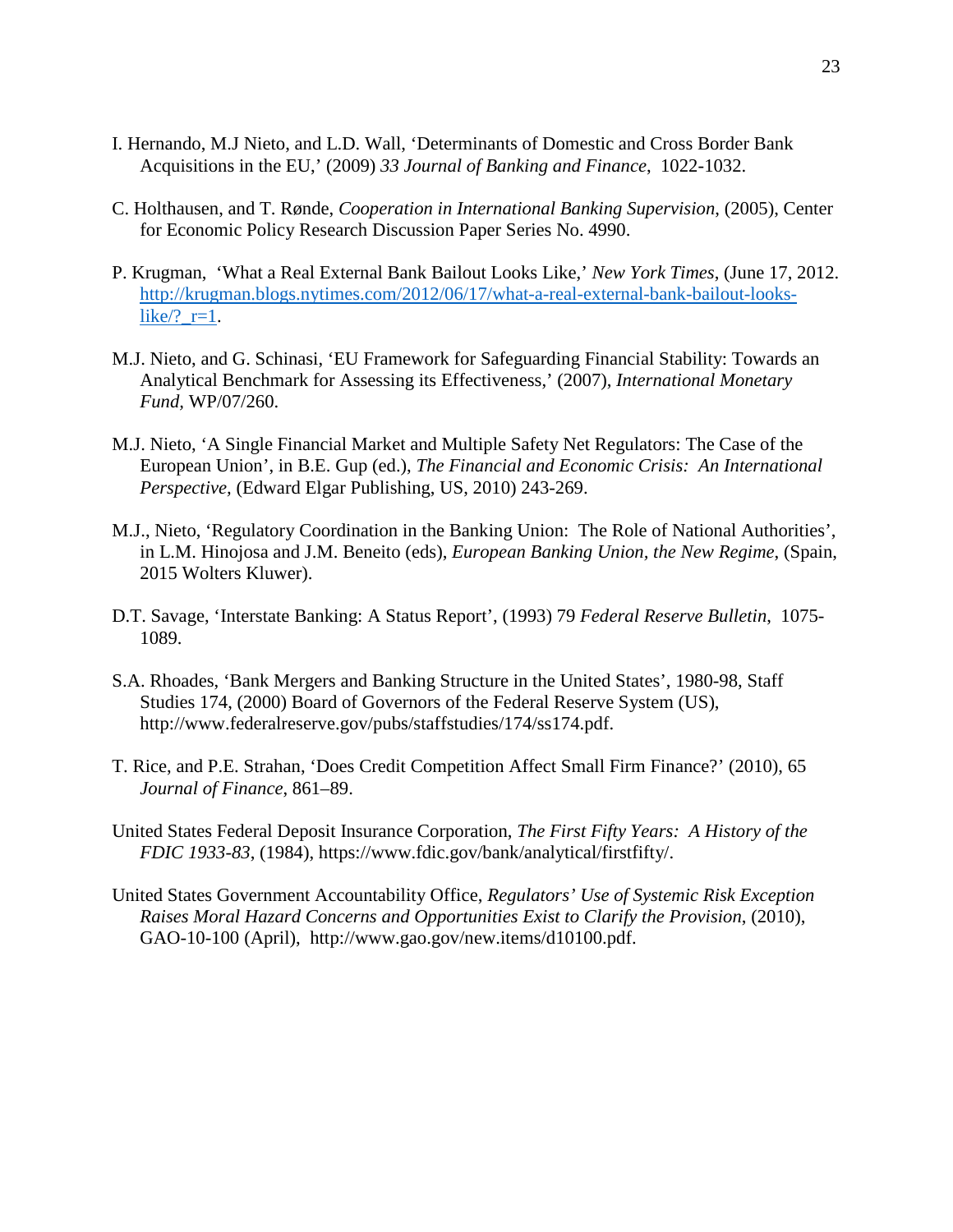

**Figure 1: Completed Mergers & Acquisitions Announced 2007-2014**

Source: SNL Securities Figure includes only whole bank purchases.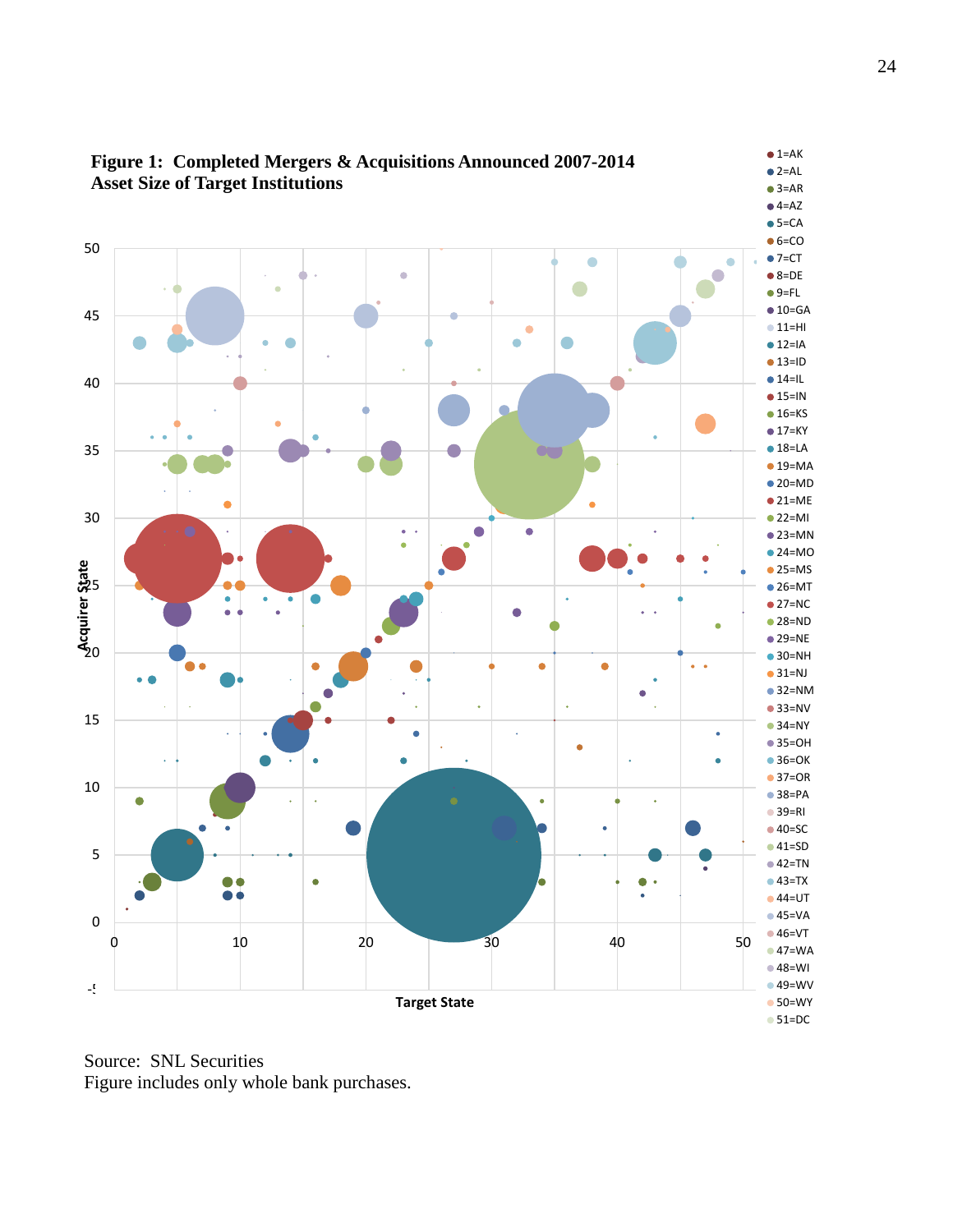

### **Figure 2: EU Government liabilities and contingent liabilities**

Source: Eurostat (2015). Liabilities: Government capital injections and loans. Contingent liabilities: Government guarantees of banks´ long term debt (countries that have not received government support Estonia, Slovak Republic, Bulgaria, Croatia, Check Republic, Poland, Romania, Malta, Finland)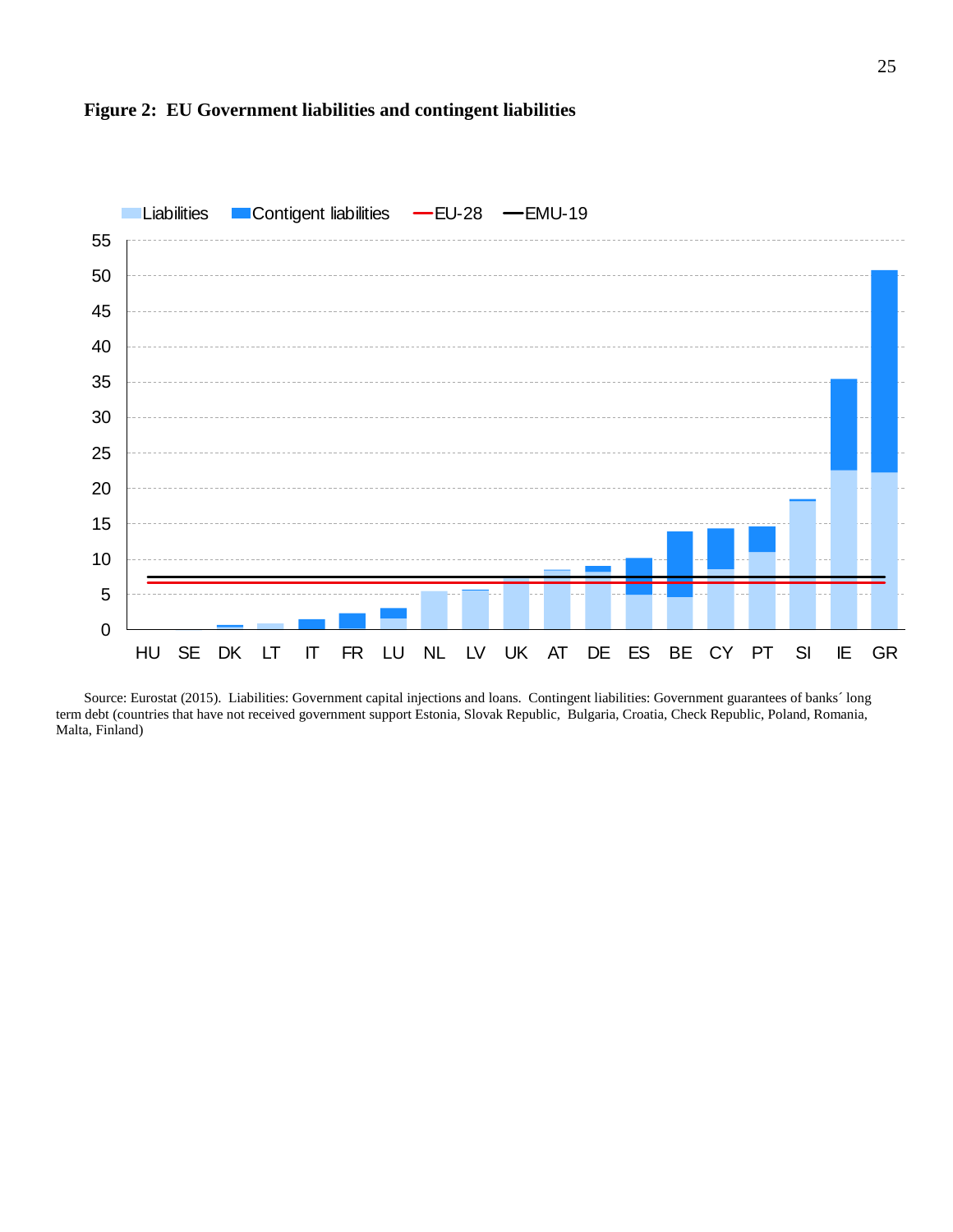### **Figure 3: Relative size of the large euro area banks (G-SIBs)**



### **Panel A compared to the euro area 2014 GDP (per cent)**

### **Panel B compared to their national GDP (per cent)**



Source: Eurostat and Bankscope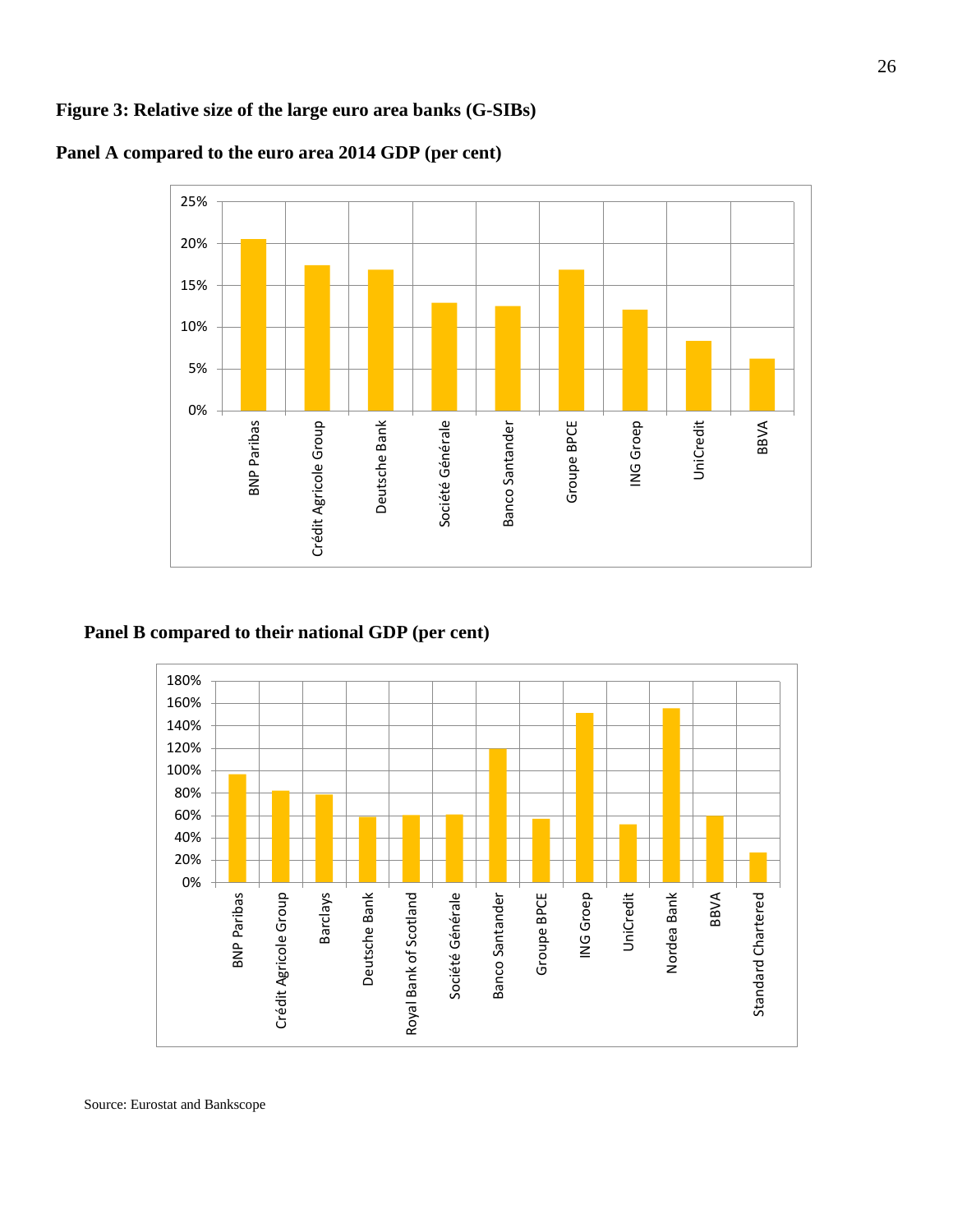**Figure 4: Government support (liabilities + contingent liabilities) received by recipient banks in the EAMS measured in terms of the euro area GDP (per cent)**



Source: Eurostat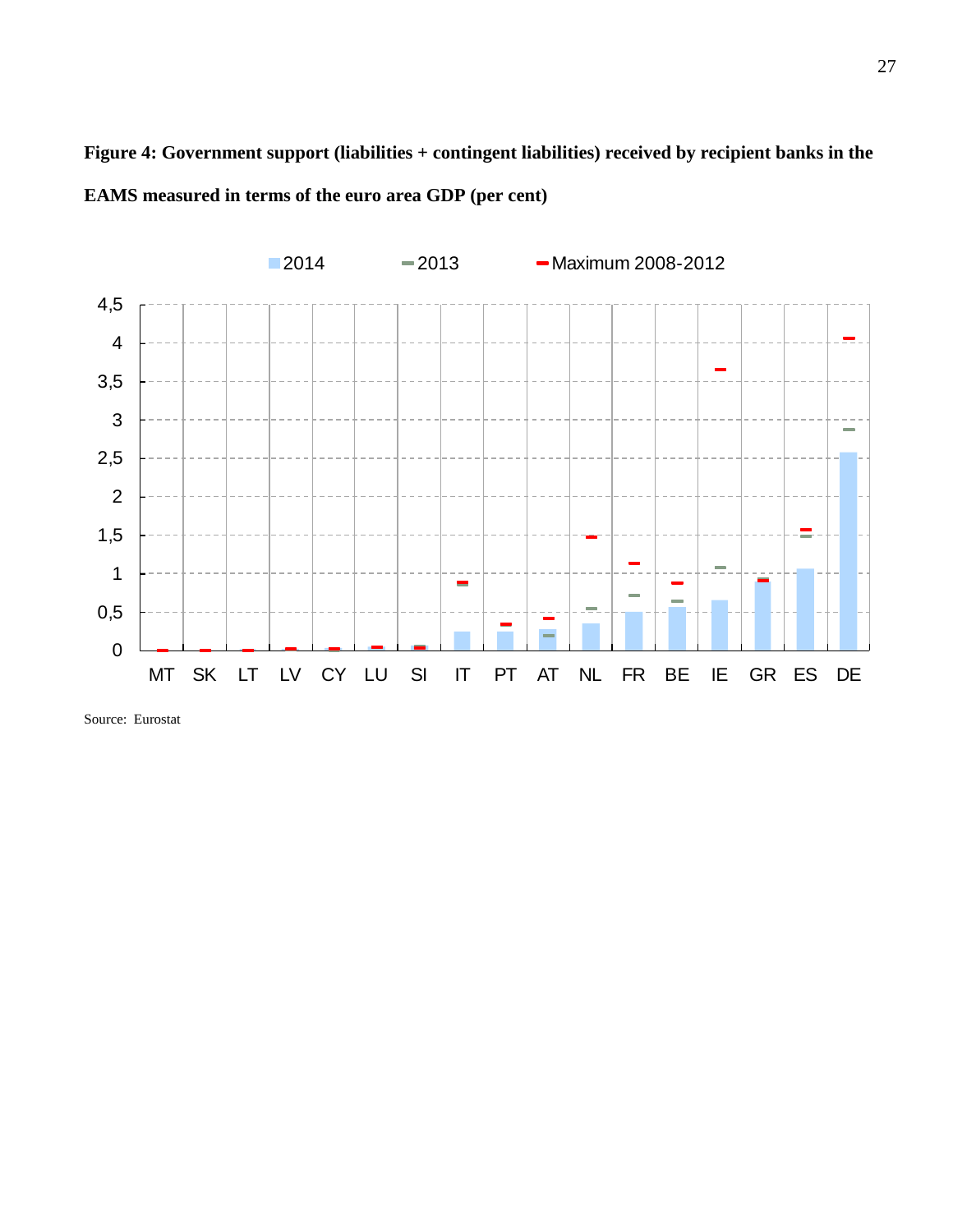## **Figure 5: Government support (liabilities + contingent liabilities) received by recipient banks in the**



**EAMS measured in terms of the EU GDP (per cent)**

Source: Eurostat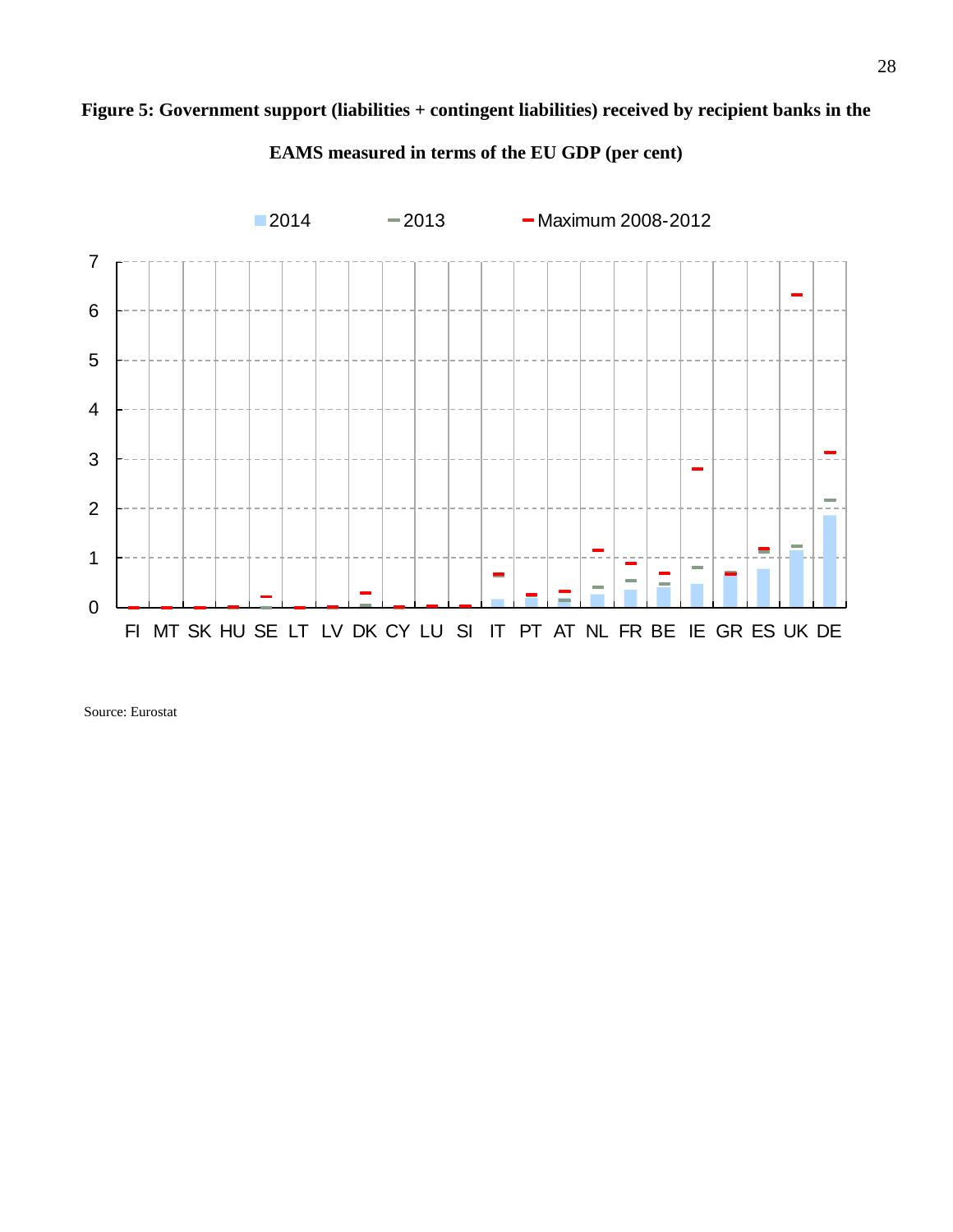### **Table 1: US Mergers announced and completed 1995-2006 By announcement year**

| Year  | Total | <b>In-State</b> | <b>Out-of-State</b> |
|-------|-------|-----------------|---------------------|
| 1995  | 435   | 291             | 144                 |
| 1996  | 435   | 289             | 146                 |
| 1997  | 439   | 280             | 159                 |
| 1998  | 461   | 299             | 162                 |
| 1999  | 328   | 213             | 115                 |
| 2000  | 246   | 161             | 85                  |
| 2001  | 241   | 169             | 72                  |
| 2002  | 199   | 143             | 56                  |
| 2003  | 246   | 179             | 67                  |
| 2004  | 252   | 176             | 76                  |
| 2005  | 255   | 179             | 76                  |
| 2006  | 278   | 183             | 95                  |
|       |       |                 |                     |
| Total | 3815  | 2562            | 1253                |

Source: SNL Securities

Table includes only whole bank purchases.

### **Table 2:**

# **EU Mergers announced and completed 1995-2007**

| Year                       | <b>Total</b> | <b>Domestic</b> | <b>Cross border</b> |  |
|----------------------------|--------------|-----------------|---------------------|--|
| 1995                       | 44           | 43              |                     |  |
| 1996                       | 32           | 31              | 1                   |  |
| 1997                       | 34           | 28              | 6                   |  |
| 1998                       | 33           | 32              | 1                   |  |
| 1999                       | 40           | 36              | 4                   |  |
| 2000                       | 36           | 28              | 8                   |  |
| 2001                       | 21           | 16              | 5                   |  |
| 2002                       | 21           | 16              | 5                   |  |
| 2003                       | 21           | 17              | 4                   |  |
| 2004                       | 22           | 16              | 6                   |  |
| 2005                       | 21           | 12              | 9                   |  |
| 2006                       | 31           | 18              | 13                  |  |
| 2007                       | 24           | 18              | 6                   |  |
| Total                      | 380          | 311             | 69                  |  |
| Source: Thomson One Banker |              |                 |                     |  |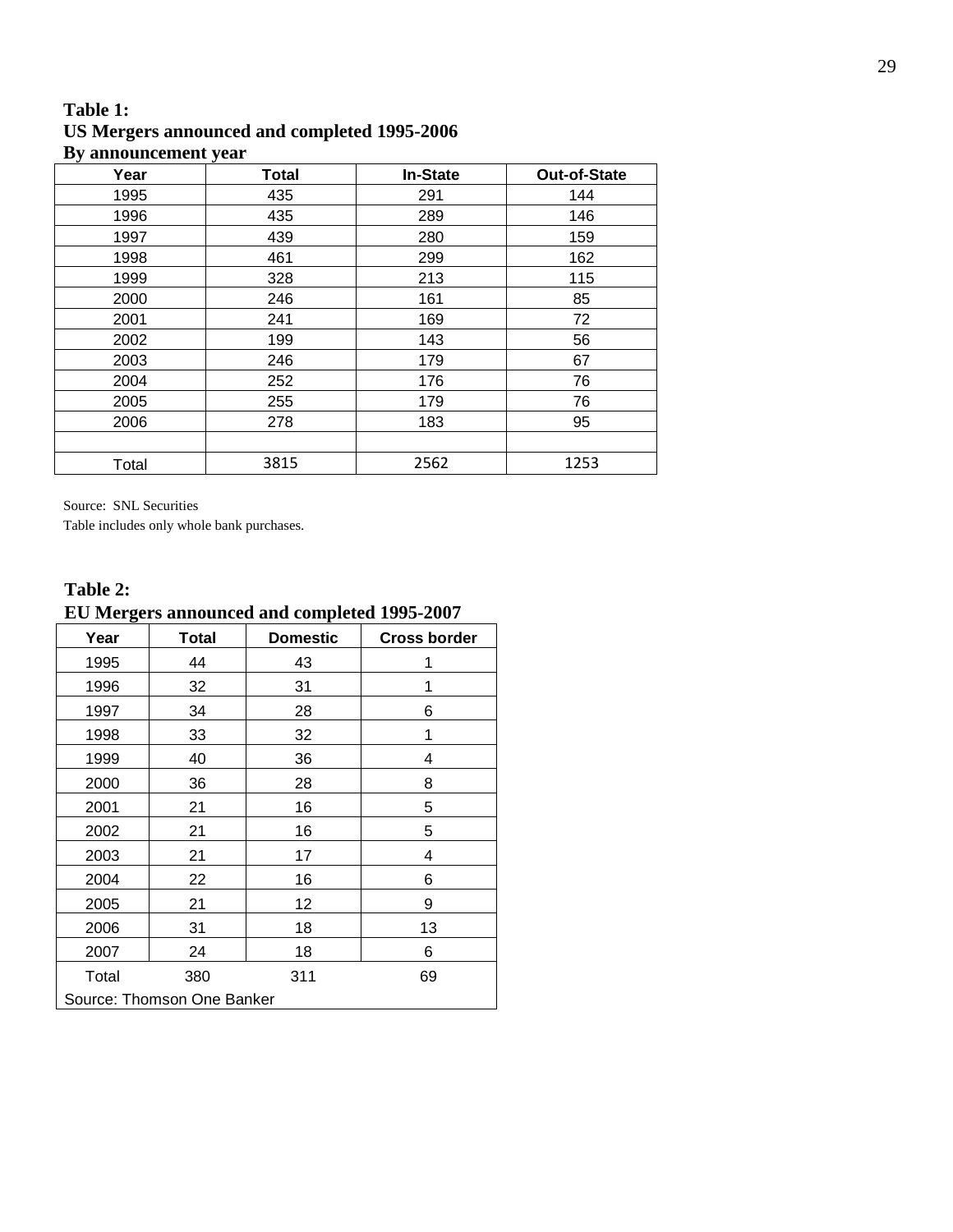|                                  | EU                                                                                                                         | <b>US</b>                                                                                                                                                                                                                                                                                        | <b>Comments</b>                                                                                                                            |
|----------------------------------|----------------------------------------------------------------------------------------------------------------------------|--------------------------------------------------------------------------------------------------------------------------------------------------------------------------------------------------------------------------------------------------------------------------------------------------|--------------------------------------------------------------------------------------------------------------------------------------------|
| <b>Supervision</b>               | National                                                                                                                   | Federal (1864, 1914,<br>1933)                                                                                                                                                                                                                                                                    | In the US, Federal<br>safety net developed                                                                                                 |
| <b>Safety Net</b>                | National                                                                                                                   | Federal (1914, 1933)                                                                                                                                                                                                                                                                             | before cross border<br>banking                                                                                                             |
| <b>Cross border</b><br>branching | Legally possible and<br>fostered via "Single"<br>Passport" (1977)                                                          | Generally not<br>permitted before<br>IBBEA (1994).                                                                                                                                                                                                                                               |                                                                                                                                            |
| <b>Cross border M&amp;As</b>     | Legally possible but<br>de facto limited by (i)<br>local politicians and<br>supervisors and (ii)<br>limits to cost savings | Allowed by states<br>starting in 1985 but<br>often only on a<br>regional basis.<br><b>IBBEA</b> (1994)<br>removed most state<br>restrictions but<br>banned takeovers if<br>the resulting group<br>held $\geq 10$ per cent<br>nation total deposits<br>or<br>$\geq$ 30 per cent state<br>deposits | In the EU, natural<br>barriers ( <i>i.e.</i> language,<br>taxes, labor markets)<br>limited the economic<br>case of cross border<br>banking |

**Table 3: Cross border banking EU vs US: Pre crisis period**

Source: Authors´analysis

### **Table 4 Mergers announced and completed 2007-2014 By announcement year**

| $\overline{\phantom{a}}$<br>Year | $\overline{\phantom{a}}$<br><b>Total</b> | <b>In-State</b> | Out-of-State |
|----------------------------------|------------------------------------------|-----------------|--------------|
| 2007                             | 266                                      | 203             | 63           |
| 2008                             | 154                                      | 102             | 52           |
| 2009                             | 199                                      | 137             | 62           |
| 2010                             | 274                                      | 195             | 79           |
| 2011                             | 223                                      | 165             | 58           |
| 2012                             | 244                                      | 173             | 71           |
| 2013                             | 233                                      | 166             | 67           |
| 2014                             | 274                                      | 197             | 77           |
|                                  |                                          |                 |              |
| All years                        | 1867                                     | 1338            | 529          |

Source: SNL Securities

Table includes only whole bank purchases.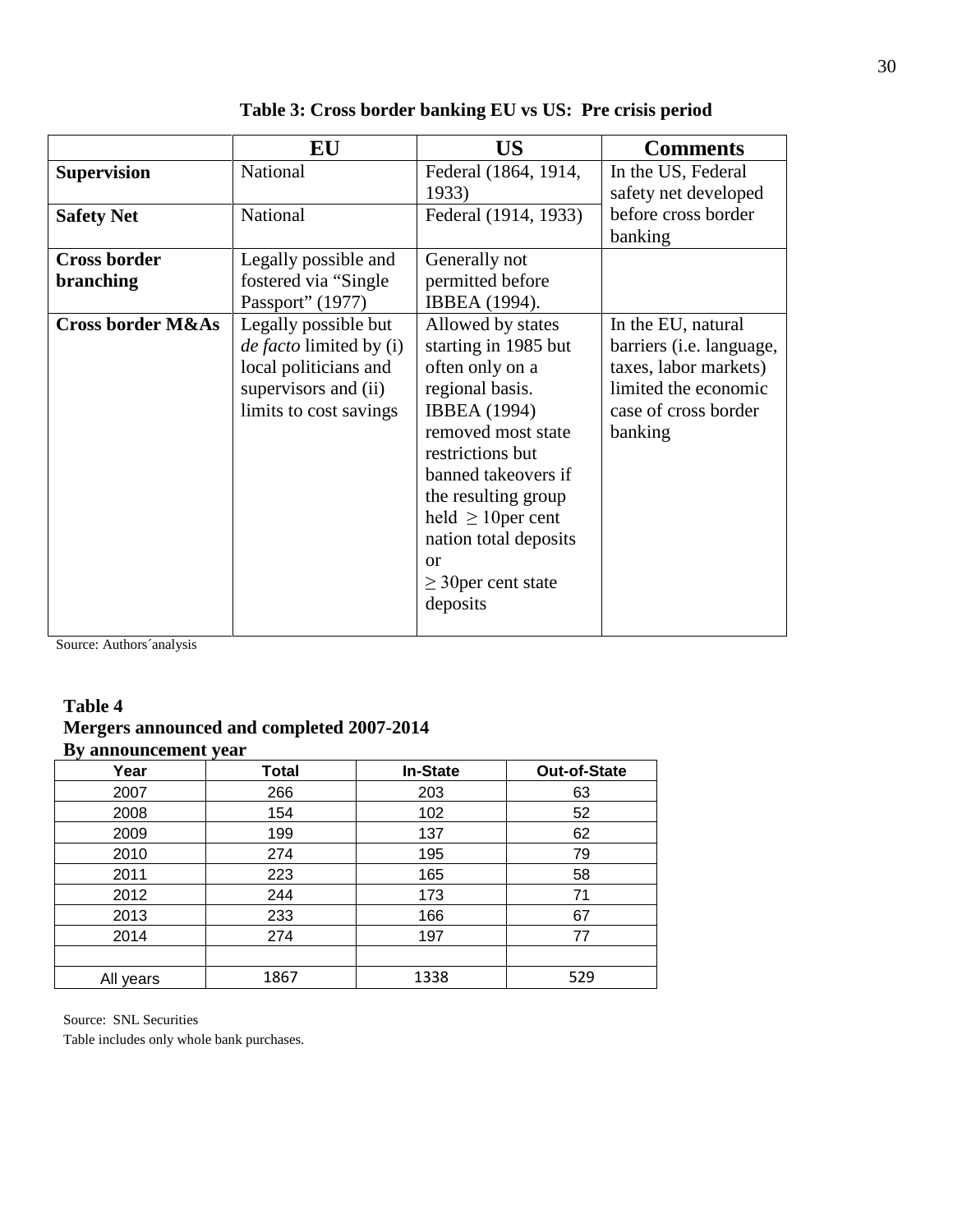|      | e headquarters |
|------|----------------|
| duct |                |
|      |                |
|      |                |
|      |                |
|      |                |

| <b>State</b>    | <b>FDIC Costs</b> |
|-----------------|-------------------|
| Georgia         | 2.87              |
| Alabama         | 2.71              |
| Nevada          | 1.96              |
| Florida         | 1.53              |
| Arkansas        | 1.07              |
| Utah            | 0.98              |
| California      | 0.95              |
| Kansas          | 0.87              |
| Colorado        | 0.81              |
| <b>Illinois</b> | 0.76              |
| Washington      | 0.61              |
| Ohio            | 0.54              |
| New Mexico      | 0.53              |

**Table 5: FDIC resolution from 2007-2014 by the headquarters state of the bank as a percentage of their**  respective state's 2009 gross domestic pro

Source: FDIC, US Bureau of Economic Analysis

Note: Table only lists states in which FDIC losses exceeded 0.5 per cent of the state's GDP

| Table 6: Total Capital Purchase Program and Targeted Investment Program capital injections by the |
|---------------------------------------------------------------------------------------------------|
| headquarters state of the group as a percentage of their respective state's 2009gross domestic    |
| product                                                                                           |

| prouuci        |                   |  |
|----------------|-------------------|--|
|                | <b>Capital</b>    |  |
| <b>State</b>   | <b>Injections</b> |  |
| North Carolina | 11.96             |  |
| New York       | 9.16              |  |
| Minnesota      | 2.75              |  |
| Alabama        | 2.21              |  |
| Pennsylvania   | 1.80              |  |
| Ohio           | 1.70              |  |
| Connecticut    | 1.68              |  |
| <u>Georgia</u> | 1.59              |  |
| California     | 1.50              |  |
| Utah           | 1.29              |  |
| Wisconsin      | 1.05              |  |
| Virginia       | 1.02              |  |
| Illinois       | 0.73              |  |
| Delaware       | 0.71              |  |
| Massachusetts  | 0.65              |  |
| Tennessee      | 0.53              |  |

Source: US Treasury, Troubled Asset Relief Program Transaction Report dated September 30, 2010, US Bureau of Economic Analysis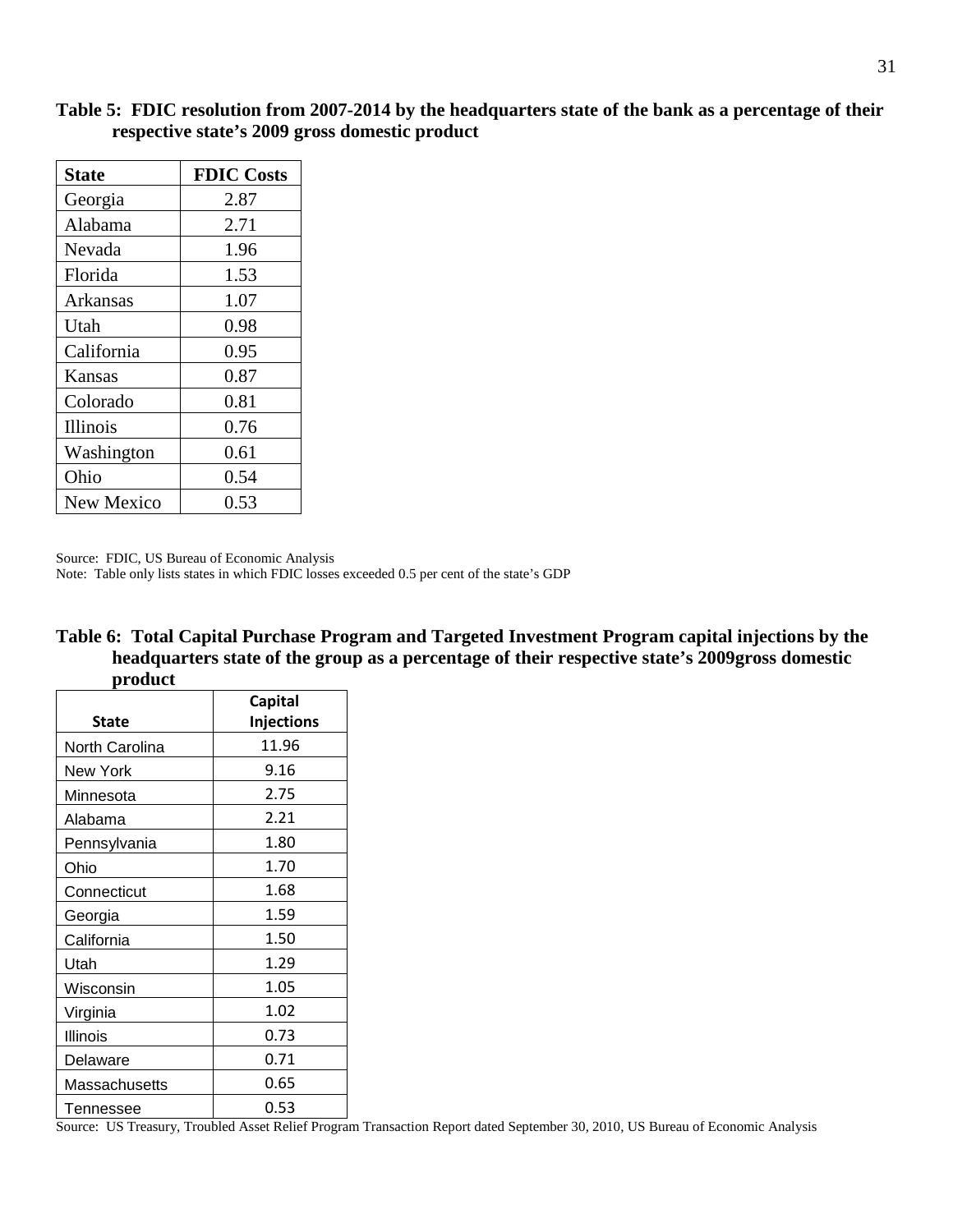## **Table 7:**

## **EU Mergers announced and completed 2007-2013**

| Year                       | <b>Total</b> | <b>Domestic</b> | <b>Cross border</b> |
|----------------------------|--------------|-----------------|---------------------|
| 2007                       | 24           | 18              | 6                   |
| 2008                       | 52           | 48              | 4                   |
| 2009                       | 38           | 35              | 3                   |
| 2010                       | 61           | 53              | 8                   |
| 2011                       | 19           | 19              | 0                   |
| 2012                       | 24           | 23              |                     |
| 2013                       | 25           | 22              | 3                   |
|                            |              |                 |                     |
| Total                      | 243          | 218             | 25                  |
| Source: Thomson One Banker |              |                 |                     |

# **Table 8: Cross border banking EU vs US: Crisis period**

|                                             | <b>US</b>                                                                                                                          | EU                                                                                                                                                               | Comments                                                                                                                                                                                                                                      |
|---------------------------------------------|------------------------------------------------------------------------------------------------------------------------------------|------------------------------------------------------------------------------------------------------------------------------------------------------------------|-----------------------------------------------------------------------------------------------------------------------------------------------------------------------------------------------------------------------------------------------|
| <b>Type of banks</b><br>affected            | Thrifts<br>$\bullet$<br>Large commercial<br><b>banks</b><br>Small commercial<br>$\bullet$<br>banks                                 | Savings banks<br>$\bullet$<br>Large commercial banks<br>٠<br>Small commercial banks<br>$\bullet$                                                                 |                                                                                                                                                                                                                                               |
| <b>Decision making</b><br><b>structures</b> | Centralized (LOLR, DGS)                                                                                                            | Decentralized (ELA, DGSs)                                                                                                                                        | In the euro area, the decision to<br>centralize bank supervision and<br>resolution was made at the peak<br>of the sovereign-banking crisis                                                                                                    |
| <b>Public backstops</b>                     | Centralized<br>$\bullet$<br>TARP to all SIBs<br>$\bullet$<br>Ready before stress test                                              | Decentralized coordinated<br>$\bullet$<br>by Commission State Aid<br>Policy<br>National backstops<br>$\bullet$<br>Limited credit transfers<br>$\bullet$<br>(ESM) | In some EU countries,<br>$\bullet$<br>public backstops resulted<br>in a negative sovereign -<br>bank crisis loop<br>In the EU, lack of<br>$\bullet$<br>adequate resolution<br>framework(i.e. tools,<br>private financing)<br>increased losses |
| <b>Private solutions</b>                    | Acquisitions by banks<br>$\bullet$<br>located in other States<br>often geographically<br>distant<br>Some small banks<br>liquidated | Mostly within member<br>$\bullet$<br>states<br>Crisis resulted in market<br>$\bullet$<br>fragmentation                                                           |                                                                                                                                                                                                                                               |

Source: Authors ´analysis